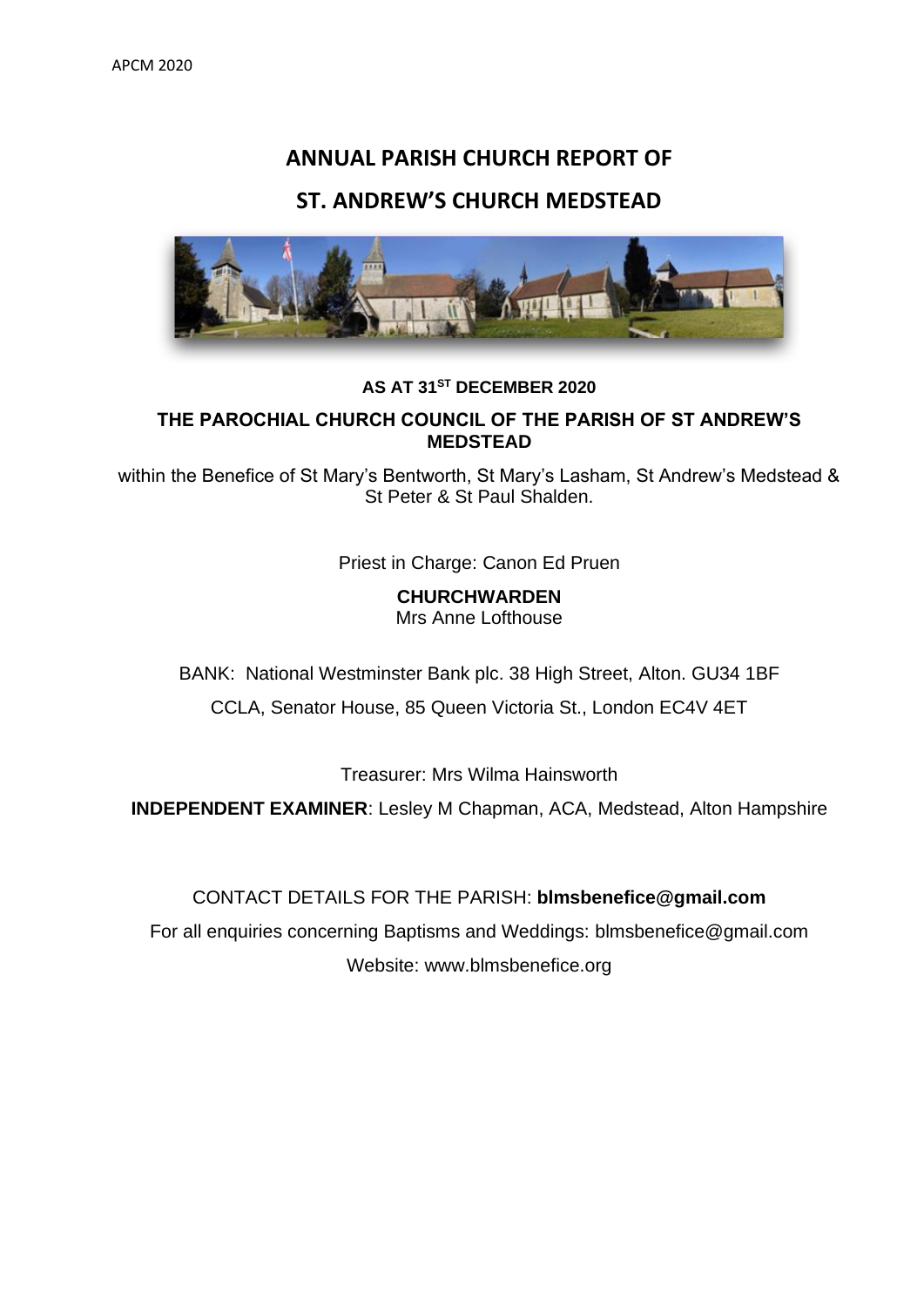### **PARISH OF ST ANDREW'S CHURCH, MEDSTEAD**

**ANNUAL REPORT as at December 31st 2020**

### **Content Page**

| <b>List of contents</b>                                                                      |    |
|----------------------------------------------------------------------------------------------|----|
| <b>Background</b>                                                                            | 4  |
| <b>Aims and Purposes</b>                                                                     | 4  |
| <b>Vision</b>                                                                                | 4  |
| <b>Objectives and Activities</b>                                                             | 5  |
| 1. Regular Public Worship open to all                                                        | 5  |
| 2. Sacred space for personal prayer & contemplation                                          | 5  |
| Pastoral work, including visiting the sick and the<br>3.<br>bereaved                         | 6  |
| 4. Teaching through sermons courses and small groups                                         | 6  |
| 5. Taking of religious assemblies ('Collective Worship')                                     | 6  |
| 6. Promotion of Christianity through events, meetings,<br>and the distribution of literature | 6  |
| <b>Structure Governance and Management</b>                                                   | 6  |
| <b>Electoral Roll and Church Attendance</b>                                                  | 6  |
| The Parochial Church Council (PCC) Members                                                   | 6  |
| Persons With Permission to Administer Holy Communion                                         | 7  |
| <b>Review of Achievements and Performance</b>                                                | 8  |
| <b>Worship and Mission</b>                                                                   | 8  |
| <b>Churchwarden's Report</b>                                                                 | 8  |
| <b>Fabric Report</b>                                                                         | 9  |
| <b>Fosac Report</b>                                                                          | 12 |
| <b>Church Hall Report</b>                                                                    | 13 |
| <b>Social Committee Report</b>                                                               | 13 |
| <b>Messy Church Report</b>                                                                   | 14 |
| <b>Alton Deanery Synod Report</b>                                                            | 14 |
| Medstead Church of England Primary School Report                                             | 14 |
| The Benefice Website Report                                                                  | 14 |
| <b>Church Flower Report</b>                                                                  | 14 |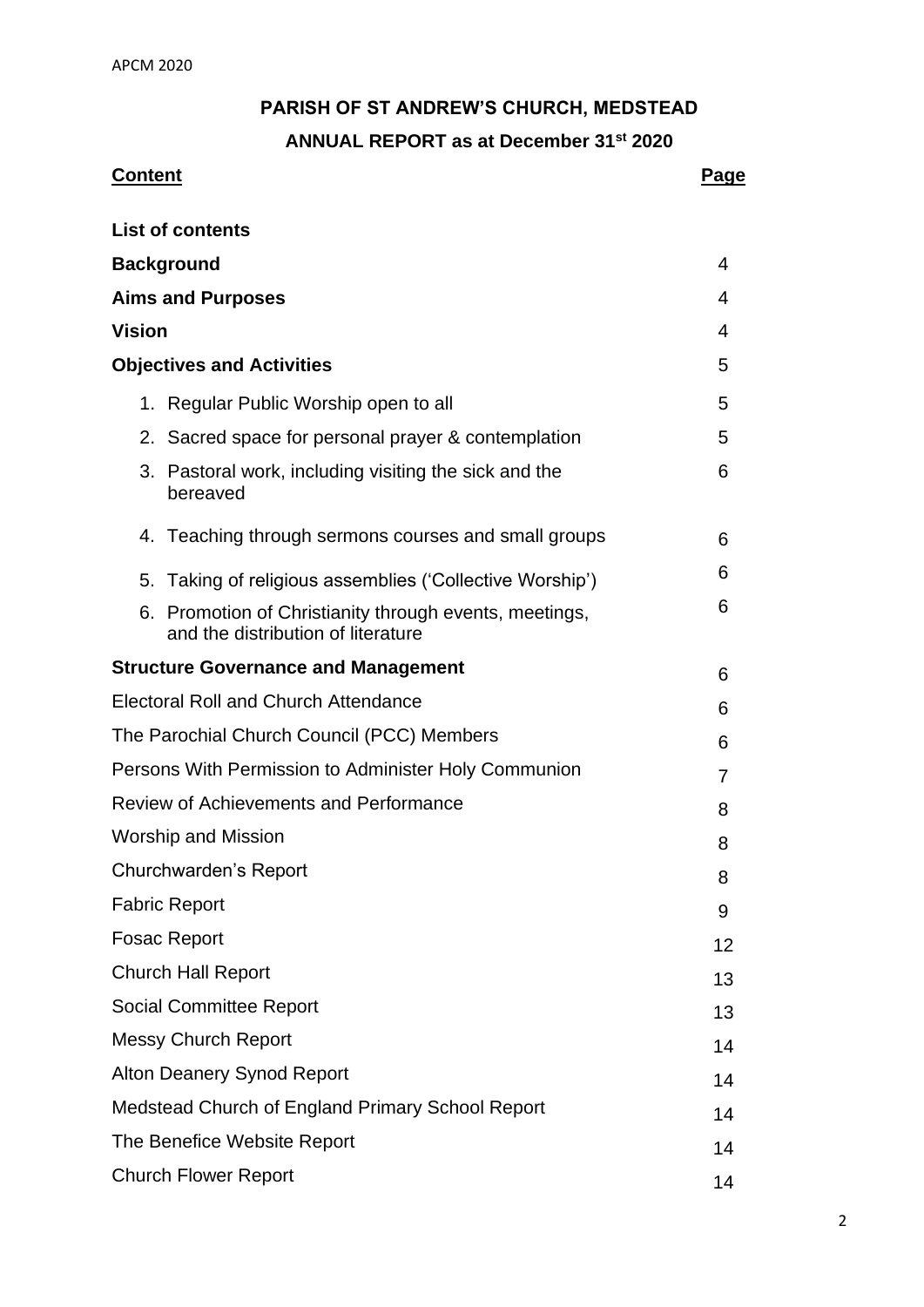APCM 2020

### Continued/

| <b>Music Report</b>                              | 15 <sub>1</sub> |
|--------------------------------------------------|-----------------|
| <b>Safeguarding Report</b>                       | 15              |
| Treasurer's Report 2020                          | 15              |
| Notes to the Financial Statement                 | 17              |
| The Independent Examiner's Report                | 21              |
| Agenda Easter Vestry Meeting                     | 22              |
| Agenda The Annual Parochial Church Meeting       | 22              |
| Financial Statements for the year ended 31/12/20 | 23              |
| <b>Statement of Assets and Liabilities</b>       | 23              |
| Financial Statements for the Year End 31/12/20   | 24              |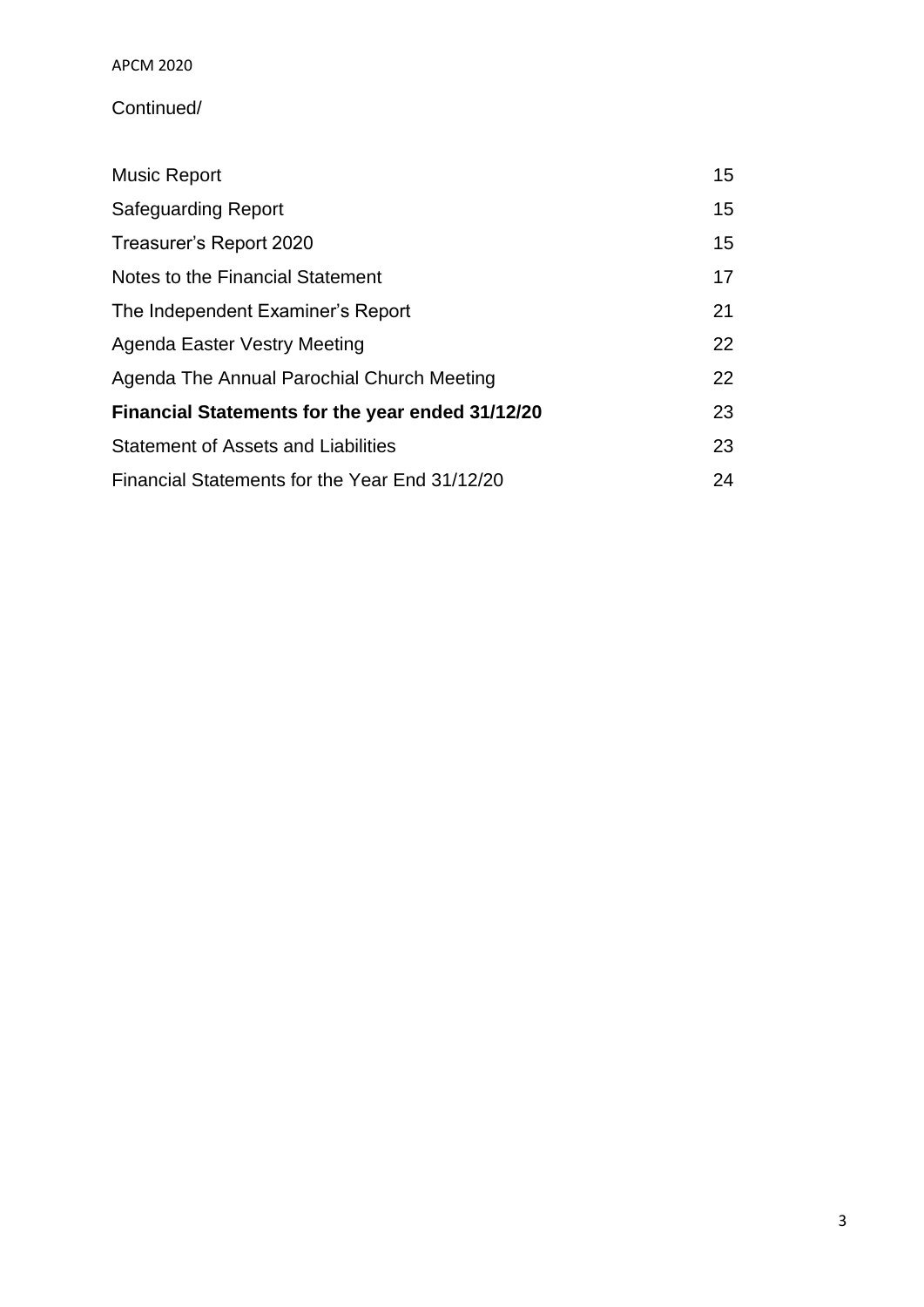### **PARISH OF ST ANDREW'S CHURCH, MEDSTEAD**

#### **ANNUAL REPORT as at December 31st 2020**

#### **BACKGROUND**

St Andrew's Church is part of the Benefice of Bentworth, Lasham, Medstead and Shalden and lies in the east of Alton Deanery, part of the Winchester Diocese in East Hampshire.

These four village parishes, each have their own Church building and PCCs.

Medstead Parish covers 3.7 square miles and has a population density of 312 people per square mile with an overall population of 1,168 people with 461 households.

The area is in the higher affluence bands as defined by the Winchester share system. In the national deprivation scale it scores  $12,356$  (1 = most deprived,  $12,519$  = least deprived). This is higher than the other three parishes in the benefice.

White ethnicity represents 97%, 72% are deemed Christian. Age: 0–4 = 4%, 5-17 = 14%,  $18-29 = 8\%, 30-44 = 14\%, 45-64=35\%$  and aged 65 and over = 24%.

St Andrew's Church is the oldest documented building in the village.

#### **AIMS & PURPOSES**

In pursuance of its charitable objects (particularly the advancement of the Christian religion for the public benefit) and in accordance with the Parochial Church Councils (Powers) Measure 1956 and the Synodical Government Measure 1969:

*"It shall be the duty of the Incumbent and the Parochial Church Council to consult together on matters of general concern and importance to the parish. The*  functions of the PCC shall include: Co-operation with the Incumbent in promoting *in the parish the whole mission of the Church, pastoral, evangelistic, social and ecumenical; the consideration and discussions of matters concerning the Church of England or any other matters of religious or public interest, but not the declaration of the doctrine of the Church on any question; making known and putting into effect any provision made by the Diocesan/ Deanery Synod, but*  without prejudice to the powers of the Council on any particular matter; giving *advice to the Diocesan / Deanery Synod on any matter referred to the Council; raising such matters as the Council consider appropriate with the Diocesan / Deanery Synod. In the exercise of its functions, the PCC shall take into consideration any expression of opinion by any Parochial Church Meeting".* 

### **VISION**

St Andrew's Church seeks to be a Christian community in partnership with the benefice. We seek to live out the love of Christ and connect with people of all walks of life through our worship, discipleship, outreach and service to our parish. We are an active church and seek to draw others in. Consequently, any changes must enable us to fulfil this purpose. Between lockdowns we have had well-attended services. We are here to help celebrate and observe the significant moments in the lives of the people who live here. We believe that the church is fully accessible and should always be welcoming to all. regardless of where they live, abilities, race, gender or sexuality. We are not a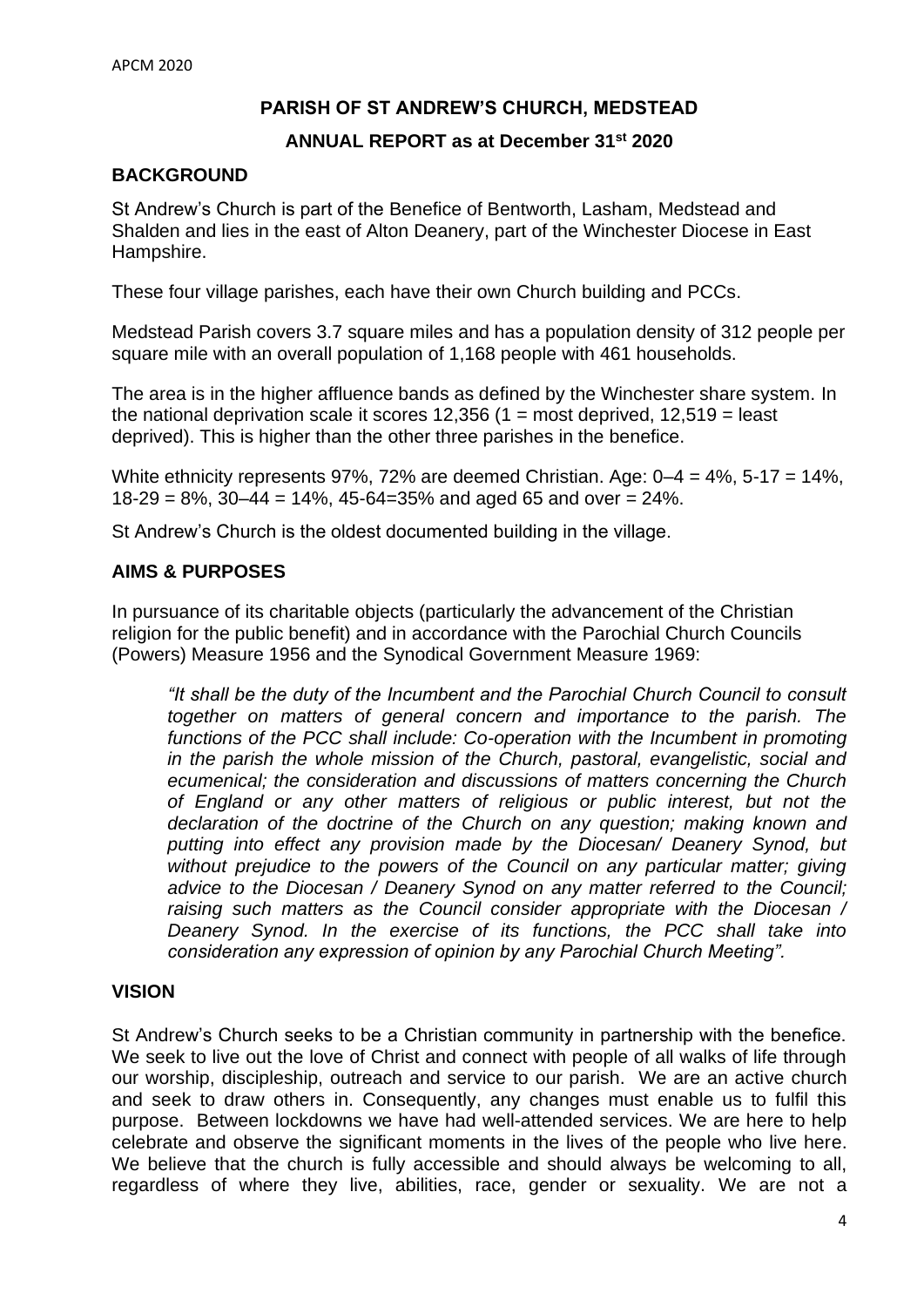community of 'perfect' people, or a 'perfect community' rather, our lives are the usual mixture of joy and sorrow and human complexity. In Jesus we find a companion who whatever the stage of our faith journey, and whatever our situation, brings transformation and healing, as we grow in understanding and love for him and for all God's people.

We have been committed in the past to the Church in the two dioceses of Karamoja in northern Uganda and should this change, we will continue to contribute with overseas support as directed by the Diocese. We have also given generously to The Children's Society, The British Legion, Alton Food Bank, and The King's Arms Project.

There is a good heart in our parish, which continues to enable us to provide a focus for public worship and private prayer. The love of God for all people flows out into the community through the activity of His Church.

### **OBJECTIVES AND ACTIVITIES**

The Parochial Church Council (PCC) has the responsibility of cooperating with the Priestin-Charge, Canon Ed Pruen, in promoting within the ecclesiastical parish the whole mission of the Church, pastoral, evangelistic, social and ecumenical. The PCC is also specifically responsible for the maintenance of the Church and Church Hall.

The Parochial Church Council (PCC) is a charity exempted from registration with the Charity Commission.

Medstead PCC fulfills its aims and purposes through activities associated with five main Objectives. Medstead PCC provides:

### **1. Regular public worship open to all.**

Since March 2020 we have been restricted in what we can offer because of Covid19 restrictions and also by what services are permitted. During much of 2020 we have had a regular online service with contributions from church members in the Benefice which has been well supported. Under normal circumstances we would make our services (as required, authorised or allowed by Canon), accessible to as many parishioners as possible, by offering options at various times and across the wide range of styles and traditions to be found within the Church of England. To facilitate this objective, when the church is operating under normal circumstances:

a. across the benefice we provide a service of Holy Communion every Sunday and on all principal feasts, holy days and festivals across the benefice b. parishioners may request baptisms, marriages and funerals in any of our churches some services are targeted at specific needs and groups (e.g. healing, children etc.) c. we provide for special occasions (e.g. local and national civic commemorations)

### **2. Sacred space for personal prayer & contemplation.**

Medstead PCC ensures:

a. the church and grounds are safe and welcoming for everyone and the grounds are well kept by the Parish Council

b. the Parish Church is open to members as and when Covid restrictions allow c. all Safeguarding policies are in place and followed.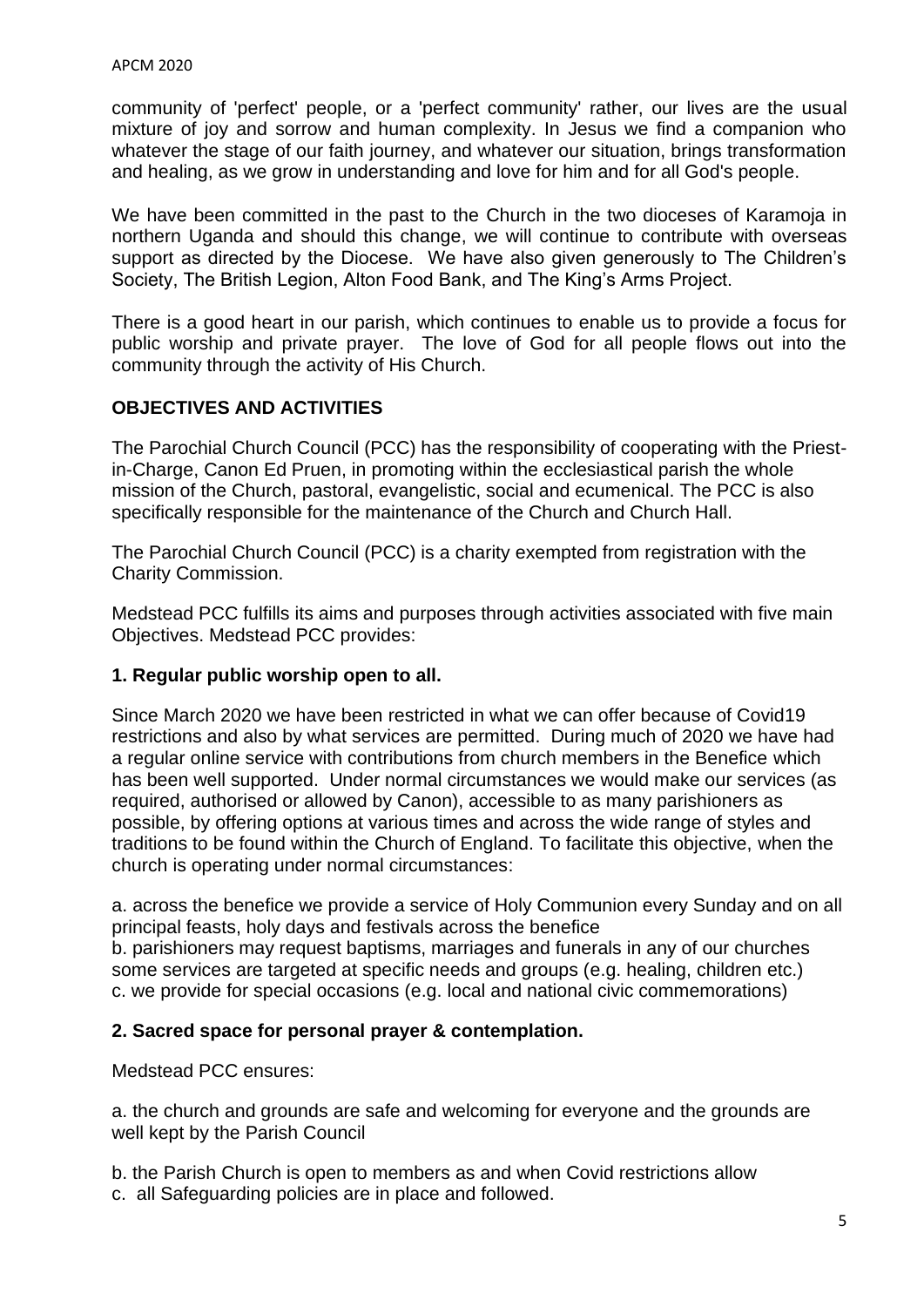### **3. Pastoral work, including visiting the sick and the bereaved.**

At present this is being directed by the Area Dean and our aim is to ensure:

a. all who desire our pastoral services receive a ministry of care and welcome

b. baptism of children involves preparation, a warm welcome and ongoing care

c. couples marrying in church receive full preparation and are prayed for in church

d. Holy Communion is taken to anyone sick at home or in rest homes who desires it

e. the priest is notified and parishioners are visited when in hospital or housebound f. the bereaved are visited prior to every funeral and their loved ones remembered

**4. Teaching through sermons, courses and small groups.** 

Medstead PCC supports the priests in providing a sermon at every service. Medstead PCC also provides learning opportunities for discipleship and mission, for example: seasonal Study Groups and monthly Messy Church when Covid restrictions are not in place. These were not able to take place in most of 2020.

### **5. Taking of religious assemblies ("Collective Worship") in schools.**

Contact with the school at present has been difficult throughout the pandemic and currently this is under the direction of the rural dean.

a. leading Collective Worship in Medstead Church of England Primary School.

b. promoting our special relationship with Medstead (C of E) Primary School

c. welcoming our local school to special services in church when possible.

### **6. Promotion of Christianity through events, meetings, and the distribution of literature.**

Because of Covid 19 restrictions this has been severely curtailed. Our outreach has been via the twice weekly online services on Tuesdays and Sundays and on special Zoom chat meetings run by our pastoral care team.

### **STRUCTURE, GOVERNANCE AND MANAGEMENT**

The method of appointment of PCC members is set out in the Church Representation Rules. All Church attendees are encouraged to register on the Electoral Roll and to stand for election to the PCC.

### **Electoral Roll & Church Attendance**

On the Electoral Roll the number eligible to vote at this year's APCM is 73. 9 people were added and 6 were removed. A full revision of the Electoral Role is due in 2025, when everyone has to complete a new application thereon.

### **THE PAROCHIAL CHURCH COUNCIL** (PCC)

| PCC members who are presently serving are: |                                            |  |  |  |  |  |
|--------------------------------------------|--------------------------------------------|--|--|--|--|--|
| <i>Incumbent:</i>                          | Canon Ed Pruen                             |  |  |  |  |  |
| Wardens:                                   | Mrs Anne Lofthouse                         |  |  |  |  |  |
| Representative on Deanery Synod:           | Mrs Antonia Goor as Benefice Administrator |  |  |  |  |  |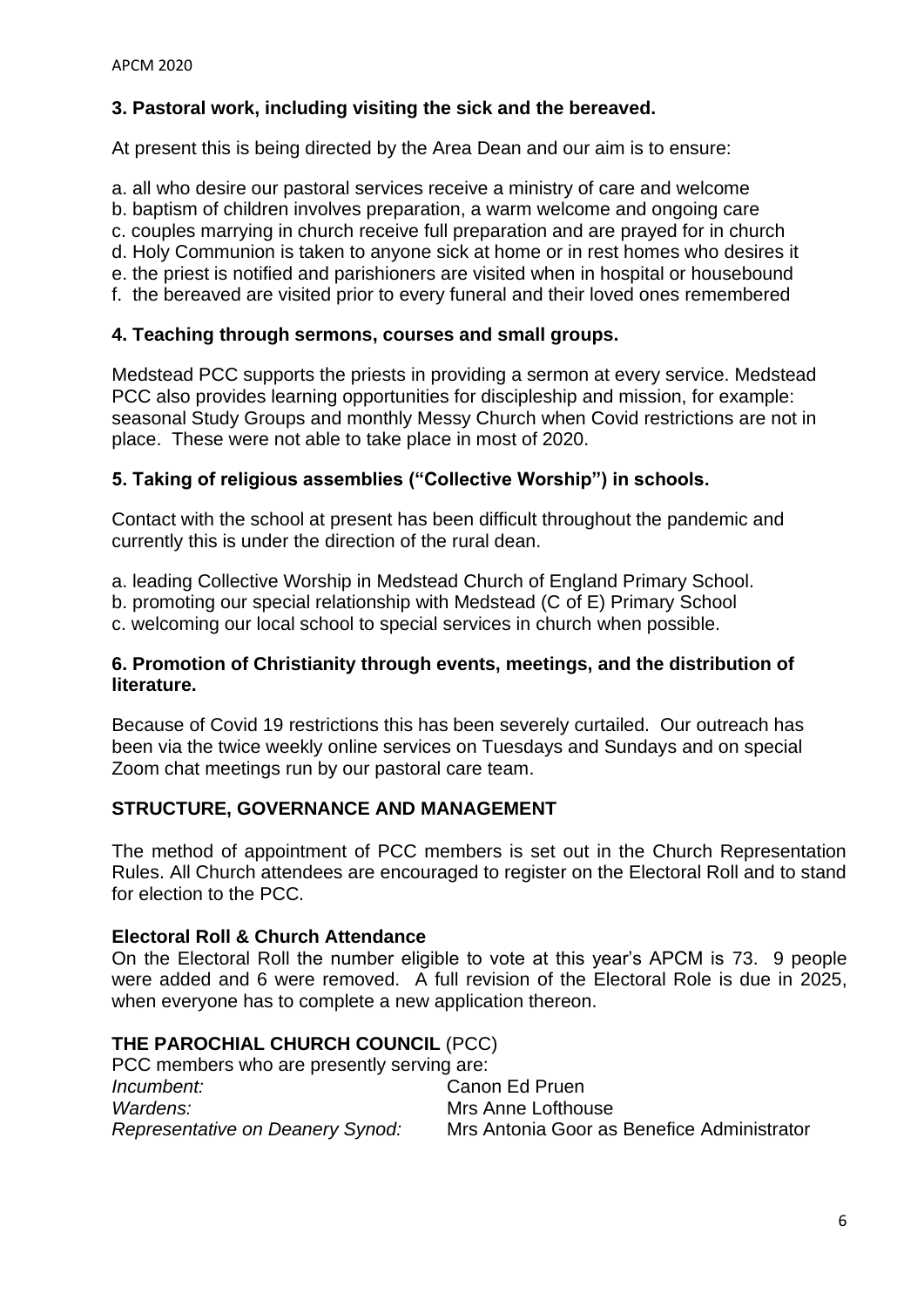*Elected Members:* Mrs Sharon Blackshaw, Mr Patrick Busby, Mrs Yvonne Haigh (PCC *Secretary),* Mr John Lofthouse, Mrs Sarah Rees, Mrs Wilma Hainsworth (Treasurer), Mrs Sarah Bankhead, Cathy Dumelow (Safeguarding Officer for Benefice).

#### **Persons with Permission to Administer Holy Communion** *(Under provision of Canon B12.3)*

Debby Barnes, Stephen Blackshaw, Ian Jurd, John Lofthouse, Sarah Rees, David Rowe.

The four parish churches throughout our benefice are the jewels in the crown of the communities we are here to serve. As Christians we seek to offer a place where we can gather and in which the community feel that they belong; a place everyone can relate to, that feels safe and familiar and that leads people to encountering the transforming love of God.

Our values reveal what is really important to us and, how we live them shapes other people's experience and understanding of who we are. As your PCC we aim to ensure:

- Grow and nurture an **'Expectant Faith'** *(John 14.12)* that is confident that God is at work in and through us. A faith that longs to see God's power and presence break into our lives in new ways revealing His goodness, kindness, healing, compassion and love.
- Grow, nurture and demonstrate a **'Joy-Filled Hope'** *(Romans 15.13)* that celebrates the amazing grace of God, demonstrated through the Cross of Christ, that becomes the very hope and foundation of our lives. A hope that is unshakeable in an age of uncertainty, and one that paints a picture of a different future for our lives, and the life of our community.
- Live a life marked by **'Generous Love'** *(John 15.17)* with outstretched arms, willing to welcome every individual that we encounter. Serving sacrificially and loving unconditionally, because we worship a God of abundance, ever mindful of the extraordinary grace that we have received from the One who is love.

Rev'd Peter and Rev'd Ingrid Owen-Jones who reside in Medstead have regularly taken our online services and some services in the building when it has been open. The PCC are enormously grateful to them for their energy and kindness in leading worship among us.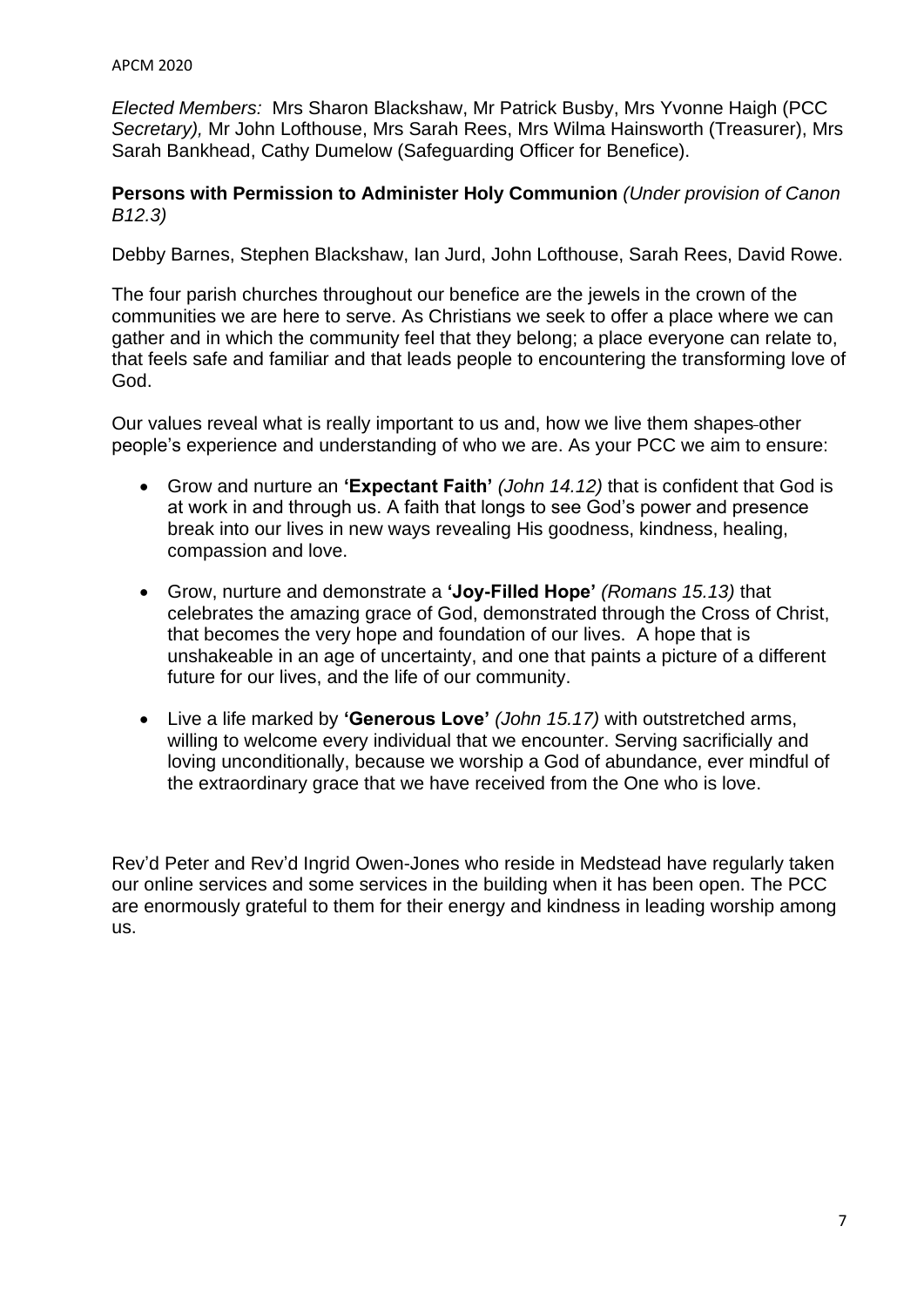#### **REVIEW OF ACHIEVEMENTS AND PERFORMANCE**

*"It shall be the duty of the Incumbent and the Parochial Church Council to consult together on matters of general concern and importance to the parish".* 

The full PCC met three times since the last APCM and two were on Zoom. The fabric committee met as required outside only when able and presented their report for the PCC meetings.

#### **Worship and Mission**

#### **Church Attendance:**

Electoral Roll....73

Easter: Closed due to Covid19 Remembrance Service outside: 69 Carol Service outside: 114 Christmas Morning with restrictions: 19 Plus online Worshipping Community: Variable

### **Churchwarden's Report** Anne Lofthouse

Our last APCM was held on October 10th 2020, when we were half way through the year, which now seems long ago. It was socially distanced, masked, and in the Church Hall. This was also the day on which Logan Colbeck had his tragic accident, which was a great shock and loss to us all. I would like to express our grateful thanks for all that Logan, with his great-hearted approach to life, did for us at Saint Andrew's Church. He was generous with his time, assistance and sound advice. He has been much missed.

It has also served as a reminder to us of the importance of the risks undertaken by any one doing work for us, on our premises. We have to ensure protection is there for them and us. We cannot take anything for granted.

This report covers the period from January to December 2020. Nothing was normal, and making a report for one year when you are half way through the next, with all that has come with that, seems almost irrelevant.

We had services in church following the set pattern, from Sunday, January 25th Evensong to Sunday Communion, March 25th. There were two Funeral and two Baptisms. Then began the first Lockdown and the church was closed from January to November. Online services began with Canon Pruen taking the Sunday morning service and the Revds.' Peter and Ingrid Owen-Jones taking a weekly Evensong. We had a brief resumption of services from October, Harvest Festival to Christmas, when there were two Funerals and one Wedding. We had a moving socially distanced Remembrance Service outside in the churchyard, with 69 people present. We had Christmas trees in the churchyard and an outdoor Carol Service at 3.30pm when 114 people sang to recorded music. We had a Christmas morning service for 19 people, and then we closed down again until the present time.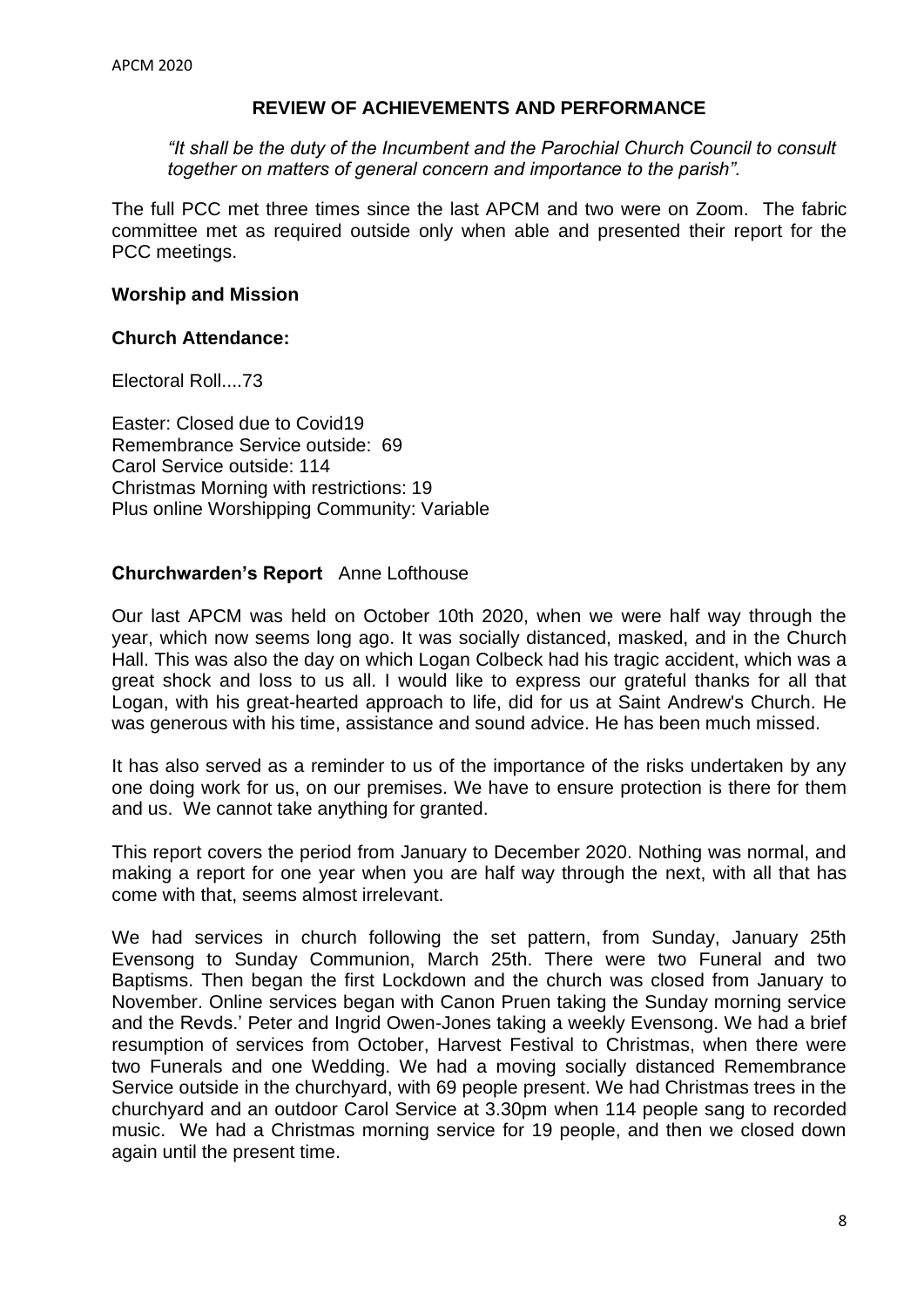We had a PCC meeting in January 2020, two Zoom PCC meetings in July and November, and an APCM in October in the Hall.

At the PCC meeting in July, we appointed Aloma James as the Hall Booking Manager, and there was a suggestion that we employ a Caretaker in the future. We are very grateful for all the hard work Aloma has put into this position, and we are lucky to have her. We also received a grant from EHDC for losses in the Hall. We also had the Faculty for the Heating System, which was able to go ahead.

At the November meeting Canon Pruen announced that he would be retiring as Priest in Charge of the Benefice on January 12th, his 65th birthday. The Treasurer, Mrs Wilma Hainsworth also announced that she would be resigning her position on December 31st. The decision on toilet refurbishment was deferred until January. The work on the new heating system was completed and our thanks go to David Hayward who put in many hours master minding the project and is still maintaining a close watch on it's performance.

During the year we received complaints that the church clock was not telling the correct time. We got in touch with the installers who repaired the clock, and we have now signed up to an annual service contract, so we hope this will not happen again. The clock repairers suggested that our bells should be checked as they thought there might be a problem. We are in touch with a suitable company and hope that will happen soon.

We are in the process of arranging to have the gullies and gutters of the Hall and Church cleaned by the window cleaner, and are enquiring about inside cleaning also. We removed the dilapidated plastic from the West window and have the names of glass firms who could be approached to do the recommended Quinquennial work on the other windows.

Our Architect is drawing up a specification for refurbishment work to be done in the porch, and he will be in charge of that project. We have received a formal contract for the churchyard work done by the Parish Council, which should have been in place when they took over maintenance work when the Churchyard closed.

As you can see, much has gone on even though the Church was closed. All this has been possible because of the hard work done by so many people, who do things in the background and make it possible for us to keep going and looking good: The cleaners, the Flower Team, the Social Committee, Mr Fixit, the choir, the organist, the bell ringers, the Sacristan, the sidespersons, the PCC, the Treasurer, the PCC Secretary, vergers, church key holders, all who help in the background. The Church Warden is entirely dependent upon and could not continue without a high level of support. We are a team, growing the Church in Medstead, and we all have a part to play. We ask God's blessing on what we do here in his name. I cannot thank you enough.

#### **Fabric Report** David Hayward

#### **Church Boiler Upgrade Project**

Following the decision last year to change from an old free-standing oil-fired boiler to a modern wall-mounted natural gas-fired boiler to upgrade the church heating system, a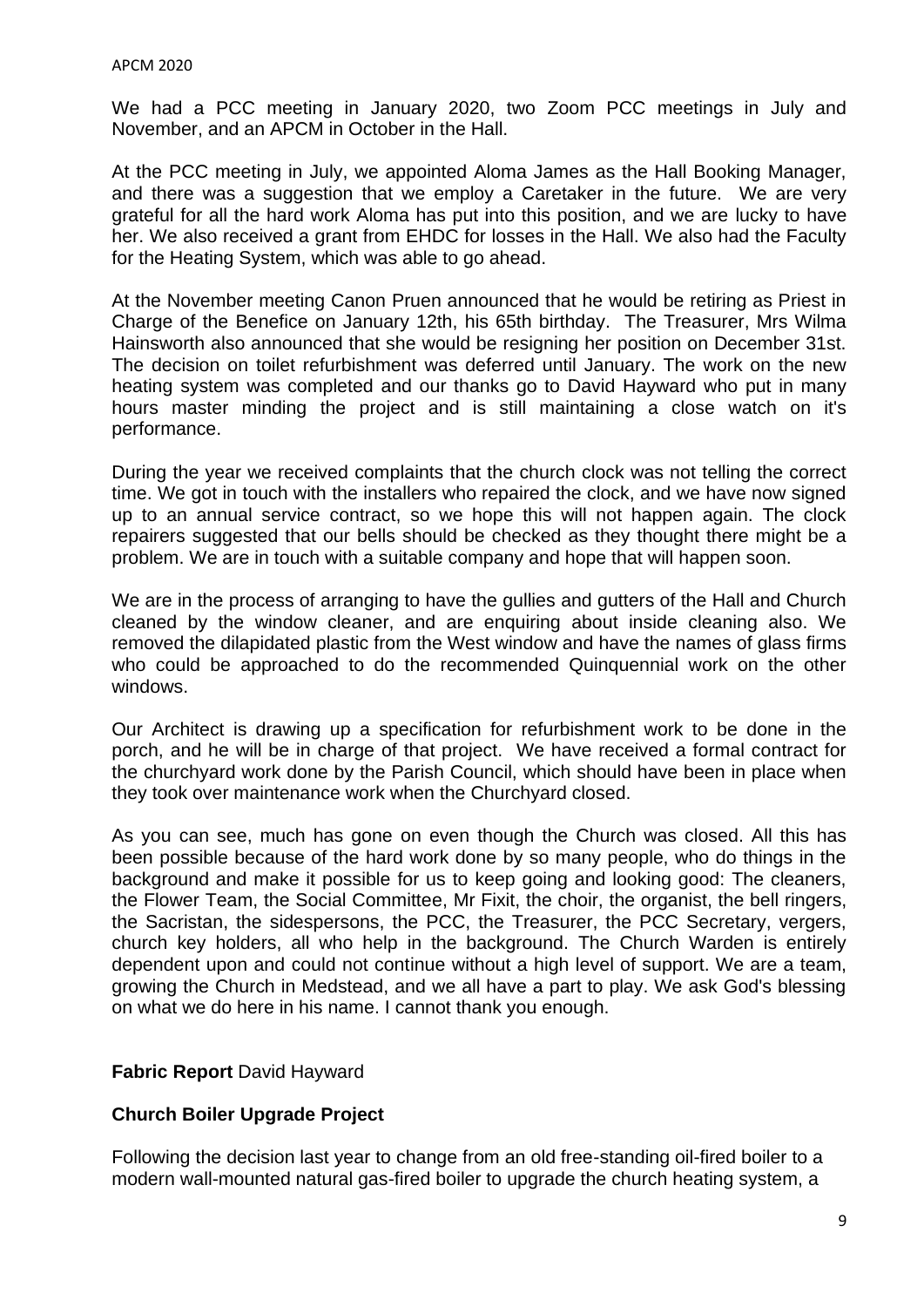competitive tendering exercise was set in motion. This led to six contracts being awarded and an extensive period of contract administration and supervision of all sitework.

The contracts involved:

- a) Removal of the old oil tank and associated exposed pipework and fittings;
- b) Removal of the old boiler;
- c) Upgrade of the boiler house electrics;
- d) Installation of a polyethylene gas pipeline through the churchyard by Southern Gas Networks (SGN) from the gas main in Church Lane; this involved use of a compressed-air driven 'mole' with the gas pipe terminating just inside the boiler house (fortunately no obstacles in the form of human remains were encountered en route);
- e) Installation of a gas meter with datalogger/data transmitter;
- f) Installation of a Viessmann 200W 32kW output condensing gas boiler system with flexible chimney-flue liner and new cowl; this work was undertaken by a commercial heating company, VitoEnergy Ltd, Camberley; work included provision of a new/relocated outside tap with frost protection.

The chimney cowl has replaced the original tall terracotta chimney pot which has been re-sited in Wilma and Ian Hainsworth's front garden as a flower pot support. In return, the church has received a generous donation for which we are most grateful.

In order to protect the new boiler against risk of galvanic corrosion of its stainless steel heat exchanger due to the presence of trace metals *(which have low but different negative voltages and which are associated with the existing old but perfectly serviceable cast iron radiators)*, the system boiler's pumped water circuit has been totally separated from the pumped church heating circuit via a plate heat exchanger. This should help to maximise the life of the boiler although it does come with a 10-year warranty.

The church heating circuit is now pressurised which has allowed removal of the unsightly open-vented high-level expansion tank above the vestry door and associated downpipe.

To maximise efficiency, boiler operation is controlled by an external weather sensor coupled with a new internal thermostat/programmable controller in the church. Prior to the main contract work starting, a badly damaged section of wall in the boiler house entrance lobby was rebuilt. A ceiling cavity was also bricked up and much repointing of the internal brickwork undertaken. I am grateful for the efforts of Ian Jurd, supported by Stephen Blackshaw, in assisting with this remedial work.

Work on site started on the 6<sup>th</sup> July and was fully completed by the 25<sup>th</sup> October, the new heating system having been successfully commissioned in time for Mary Leonard's funeral on the  $21^{st}$  October and a wedding on the  $24^{th}$  October.

The overall cost of the project has been £21,496.12 spread over two financial years (2019 & 2020). This includes an EHDC advisory fee (£48) and a carbon monoxide (CO) monitor (£19.90). However, this expenditure has been partly offset by a grant of £2,606.88 (equivalent to the combined VAT element of the six contracts) received from the Government's Listed Places of Worship Grants Scheme and also a £10,000 grant from FOSAC.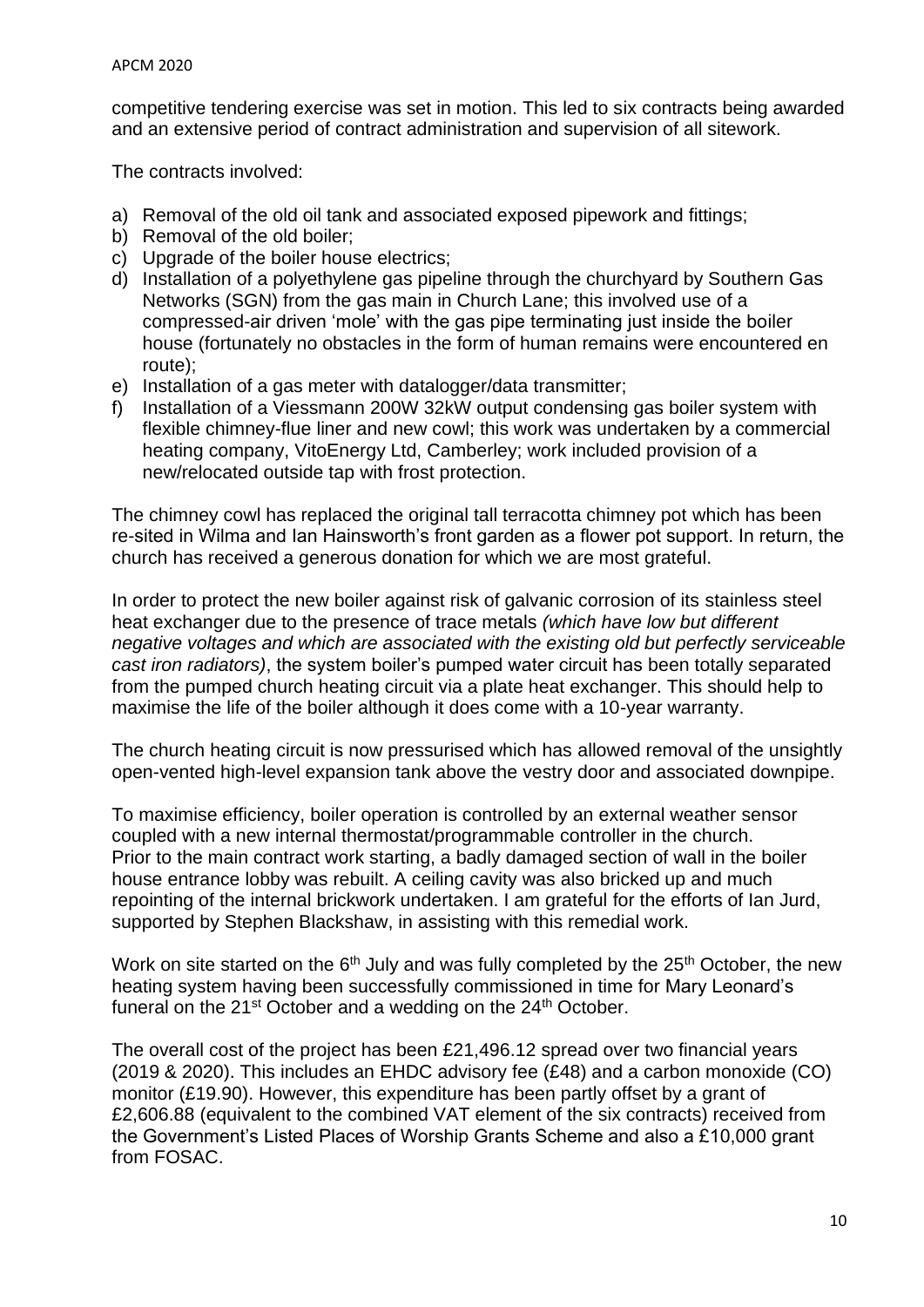I am very grateful for invaluable assistance given by the late Logan Colbeck in helping to prepare handover/hand-back documentation for each contract and also to undertake risk assessments as appropriate.

### **Church Clock Repairs**

An inspection and partial service of the automated clock winding mechanism were duly carried out by Smith of Derby on the 3rd November to identify why the clock had stopped working many months earlier. It turned out that the pendulum arrest regulator (PAR) had failed due to a broken wire which feeds the unit's electromagnet. This fault had probably also corrupted the software.

A second visit to complete the required repairs, supply new batteries and to update the software was planned for early in 2021 (this work has since been completed successfully such that the clock is now fully operational again).

The PCC plans to establish an annual service agreement with Smith of Derby during 2021.

### **Reordering the Church**

Last year's APCM report indicated that future plans for reordering the church were on hold until the more urgent heating issue had been addressed. Start of contract work on site for the new boiler project had to be delayed until late July because of the Covid-19 crisis and the national lockdown. However, now that the new heating system has been completed, it is hoped that focus on the reordering project can be resumed.

### **Church Hall Roof**

Some 900 tiles suffering from frost damage had to be replaced in September on the side of the hall roof near the pathway between Castle Street and the churchyard. This work was undertaken by HCF Roofing, Grayshott for £3,200. This firm had also been contracted by Barbara Osbourne at the adjacent 'School House' to undertake similar repairs to her roof.

### **Church Hall Toilets Upgrade**

It had been hoped to complete this long-discussed project by the end of 2020 with the welcome assistance of Sharon Blackshaw who sought quotations from three selected contractors. However, various problems arose, not helped by the Fabric Committee and the PCC ending up with three different specifications which were not directly comparable.

After much discussion by the PCC, it was decided to defer the project until 2021 with a view to re-tendering with a more detailed and comprehensive specification.

### **Church and Church Hall Electricity and Gas Contracts**

Following the end of 3-year fixed-price contracts with Npower in late December 2019, various options were investigated with a view to setting up new fixed-price energy contracts. One of the options explored was to obtain quotations from the broker Love Energy Savings. However, owing to a combination of sharp practice and mistakes by a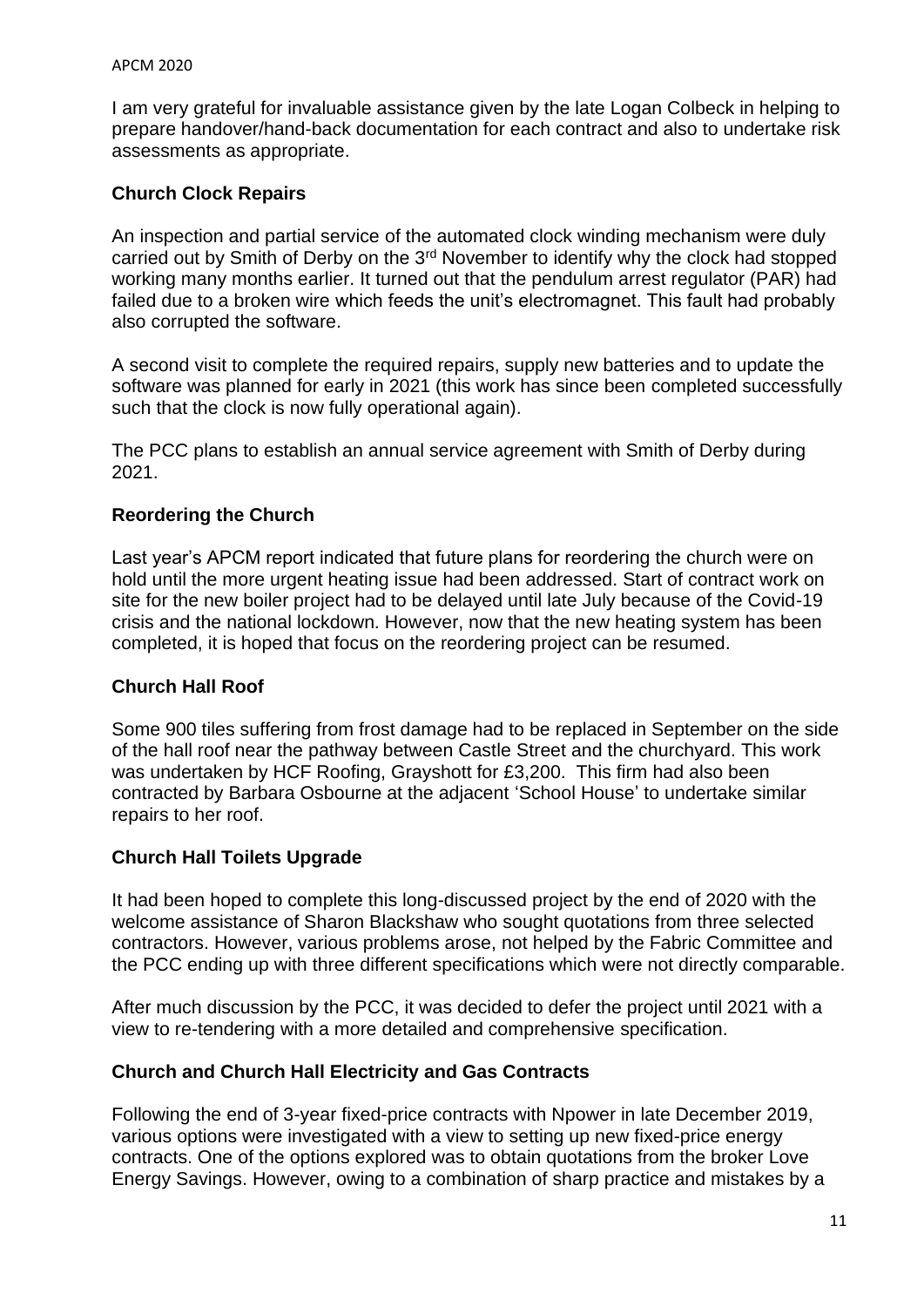Love Energy salesman, the PCC ended up with three new 3-year fixed-price contracts with EDF which had not been approved by the PCC and which had erroneously been placed in the name of the Winchester Diocesan Board of Finance (Old Alresford Place) rather than the Trustees of St Andrew's (Medstead PCC)!

Following much correspondence over many months, these erroneous transfers were eventually accepted by Love Energy to have been completely their fault. The company agreed to reimburse the difference between many months of high out-of-contract rollover charges that the PCC has initially had to pay and the fixed-price EDF contract rates.

I assisted with the negotiations and submitted a claim for reimbursement on behalf of the PCC on the 7<sup>th</sup> December amounting to £889.93 - this has since been accepted by Love Energy in full and, at the time of writing, payment is expected imminently. Thankfully, the PCC will not therefore be out of pocket as a result of this saga.

The PCC now has new 2-year fixed price energy contracts in place arranged with Total Gas & Power through the Church of England Parish Buying Scheme, including a contract for gas supply to the new church boiler.

### **Church and Church Hall Water Meters**

A fault became apparent with the church hall water meter in March. Later, our water retailer, Castle Water, suspected that the church water meter was also giving inconsistent readings although this opinion was not shared by myself as the now manager of all the PCC's utility accounts. However, we ended up with South East Water replacing both the church and church hall water meters with brand new ones at their cost on the 30<sup>th</sup> December.

### **Churchyard**

The Parish churchyard is 'closed' for further burials and, by reason of the Local Government Act 1972, it is the responsibility of Medstead Parish Council to maintain the Church grounds, paths, boundary fence, etc. The PCC would like to thank the Parish Council for keeping it looking tidy during the last year. We are liaising with the Parish Council to continue to maintain and improve the appearance of the churchyard.

### **FOSAC Report** Bill Dawson

The last quarter of 2020 covers the period when the FOSAC Executive Committee was brought together again with the addition of a new Chair, Bill Dawson. Bank signatories were changed- Richard Lacey, who did an excellent job of restructuring the Constitution and was acting as treasurer was able to add Bill to the account in addition to Sarah Rees and these two remain the current signatories. It was expected that a new treasurer would be named but the resignation of Sarah Bankhead has delayed that process and this has been compounded by the lockdown. It should be resolved during Q2/Q3 2021.

The Executive is currently managing with four members- Anne Lofthouse, Kristina Rogge, Deborah Jackson and Bill Dawson. We need to replace Sarah Bankhead and the other two positions are a second Church Warden and an incumbent member of the clergy, both of which need help from the PCC.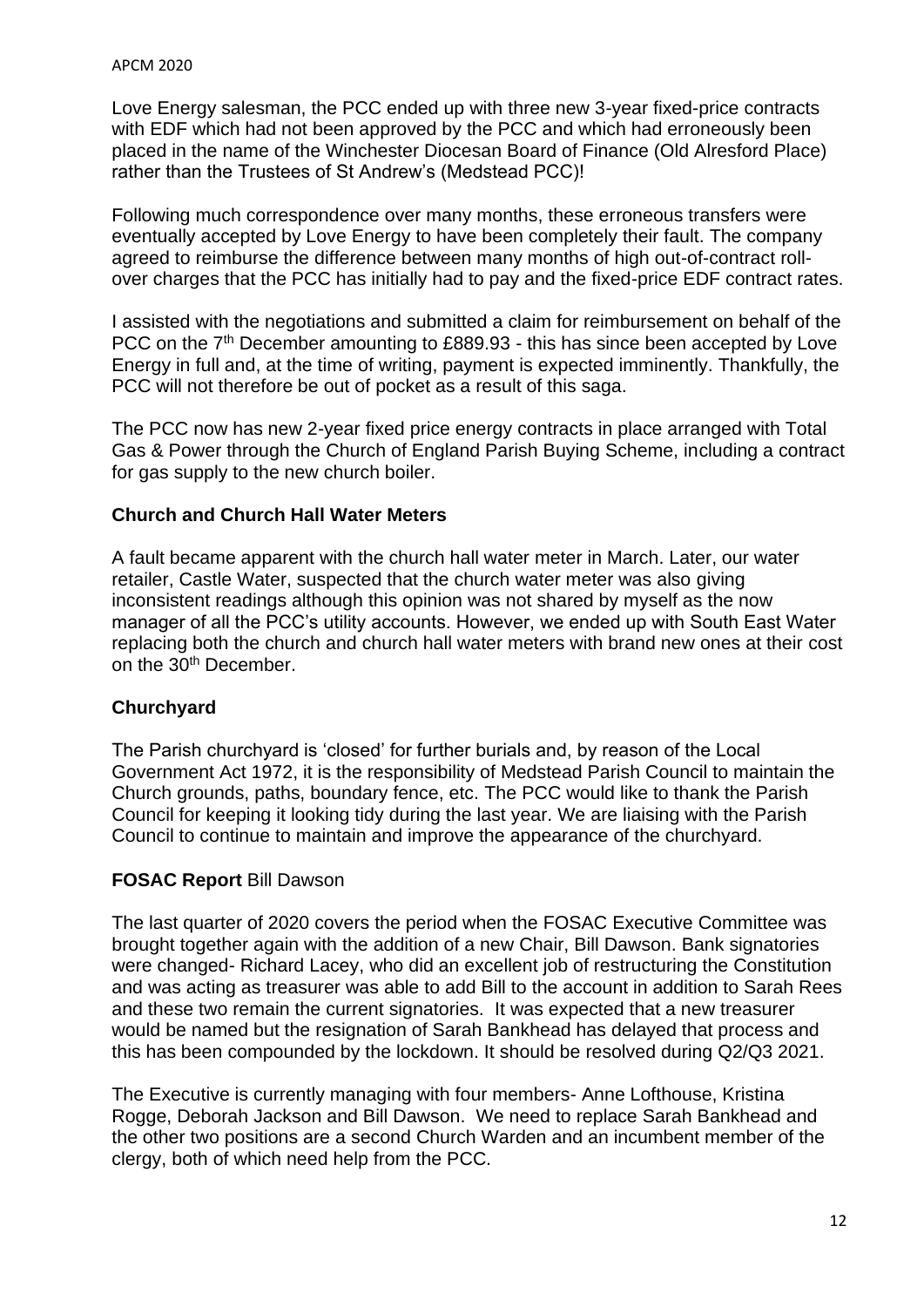We were able to provide funds of £10,000 towards the cost of the new boiler during the quarter and have some funds remaining in the account. A key objective for the group will be to establish the objectives of FOSAC going forward. It was set up more than 20 years ago to raise interest in St Andrews Church and secondly to raise funds to support the fabric of the Church. Over the last few years there has been minimal activity towards either of these objectives and the Executive Committee need to meet and decide on whether they are still appropriate and achievable objectives. On the basis of those discussions an action plan can be drafted and then put into practice. it is hoped that this can be put in place during the latter half of 2021.

### **CHURCH HALL REPORT** Sharon Blackshaw

The Church Hall closed in April following lockdown and apart from a few weeks in the Autumn, has been closed for most of the period concerned in this period. One class was able to recommence in the middle of April 2021 and by the time the APCM takes place we will hopefully be back to normal business.

We have been fortunate to obtain grants from EHDC to compensate towards the lack of income during the pandemic. We were hoping to carry out some renovations while the hall was closed but apart from essential work on the roof, these have now been deferred until 2021 when we are hoping to improve the toilet facilities. We also have approval to go ahead with the installation of broadband which is now almost a pre-requisite for the successful letting of any community facility.

The PCC would like to pass on their grateful thanks to Aloma James, the Hall Booking Secretary, who has done a sterling job in ensuring the hall has all the Covid safety measures in place, efficiently handling the day to day running of the hall, and trying to encourage new hirers.

### **SOCIAL COMMITTEE REPORT** Sharon Blackshaw

Unfortunately, due to the pandemic, the only social event possible this year was the ever popular quiz night held in early March, chaired by Jack Linley. It was as always great fun and raised just over £600 towards church funds.

The social committee also organised Tombola stalls at both the Village picnic in July and the village Christmas Fair; both of these were only possible due to generous donations from parishioners and each raised approx £200 which in July was sent to the Foodbank and in December to the Children's Society. We did hold the Christmas Tree festival during December, but sadly were unable to enjoy the usual Christmas songs and mulled wine together due to the restrictions.

We dearly hope this autumn, that we may be able to resume some sort of programme of events…maybe holding a jumble sale, and if Covid restrictions and audience numbers permit, a recital. Sadly, Jenny Hales, who has been a social committee member for many years, has decided to stand down. We are very grateful to her for all her input, and in particular, her flower arranging skills which enhanced many social functions in the hall. As always, we would love to welcome new volunteers to the social committee, and also would appreciate ideas and suggestions for future events.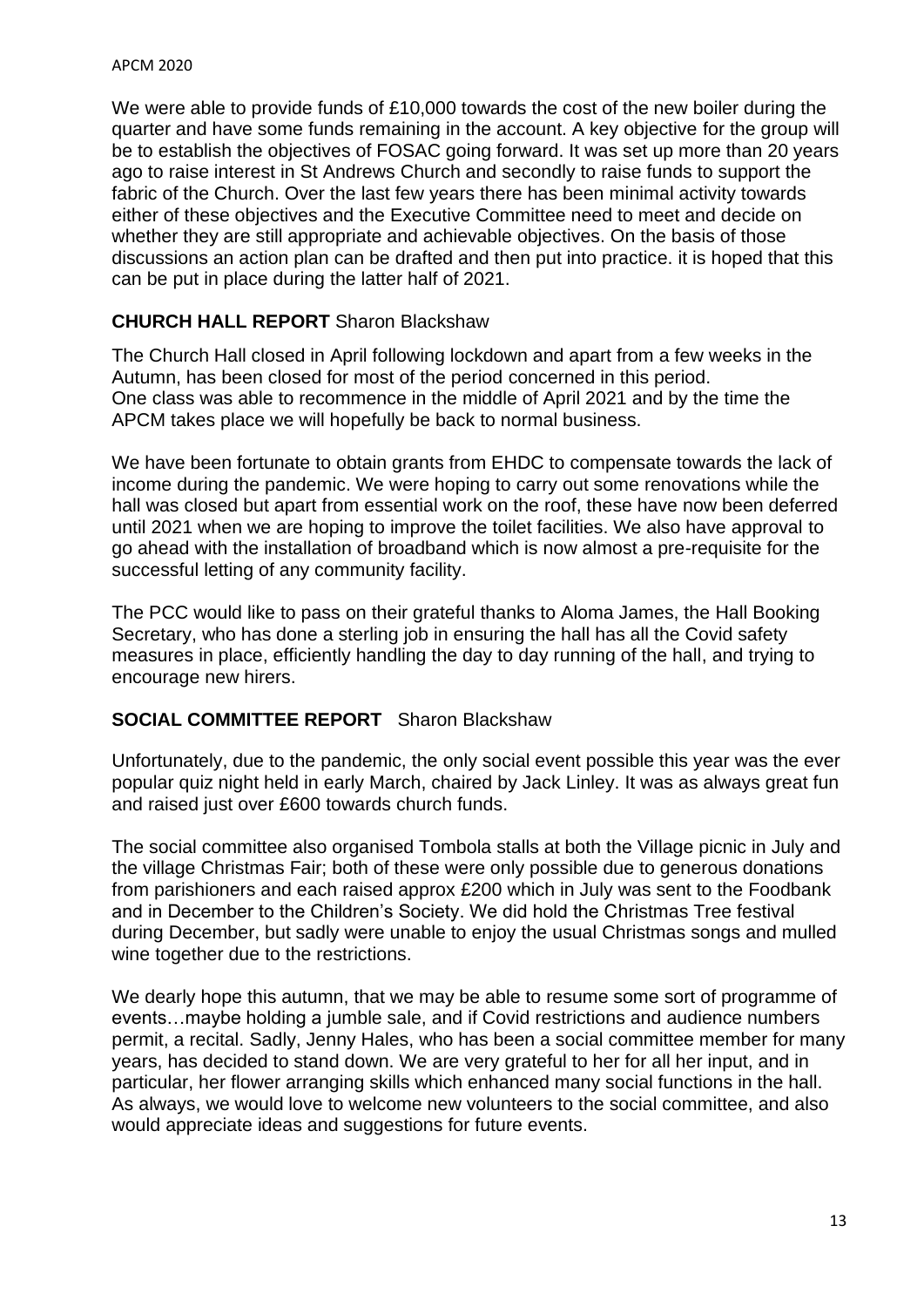### **MESSY CHURCH REPORT** Kerry Magennis-Prior

Unfortunately, after four committee members (Angela & Steve Clarke / Margaret & Charlie Shaylor) left in 2019, Messy Church was on a break.

We reconvened in January 2020. Ed decided with such a small group of helpers left to run Messy Church, moving forward we would not have a monthly session, instead every other month and the length would be cut from 2 to 1.5 hours.

Because of the Pandemic we only managed 2 sessions in 2020. Sadly, neither were very well attended. In previous years 'Open the Book' had gone into the village schools and promoted the next Messy Church, this had not happened in 2020 due to a lack of committee members & helpers. Messy Church currently remains closed.

### **ALTON DEANERY SYNOD REPORT**

The Deanery now has considerable responsibilities, particularly for Finance affecting the parishes, including Parish Share determination, and also for allocation of resources. The Synod gives an opportunity to learn about the work of the church in a wider context. We need people of vision to help drive the Deanery mission forward and make decisions. We are also the people who elect members of the Diocesan and General Synods. The Synod works on a 3-year term of office, we need volunteers to fill the vacancies.

### **MEDSTEAD CHURCH OF ENGLAND PRIMARY SCHOOL REPORT**

Canon Ed Pruen (retired) as incumbent was responsible for visiting the School and providing spiritual worship and growth. His ability to do this last year was severely curtailed by the Pandemic. The school was closed for part of the year and once it reopened there were severe restrictions in place, limiting movement and visits. It is hoped that this will be able to be improved upon in the forthcoming period. Brian Pritchard (Area Dean) is taking on responsibility for this after the incumbent retires.

### **THE BENEFICE WEBSITE REPORT**

The Benefice website [www.blmsbenefice.org](http://www.blmsbenefice.org/) has proved to be a tremendous success. It is widely used and has become a vital way through which people find us, literally from all over the world. It has proved particularly useful in light of the recent church closure due to the Covid-19 pandemic. Virtual services have been offered as a welcome source of prayer and focus for parishioners. These have been organised by Canon Ed Pruen, and since he retired, John Lofthouse. The PCC are very grateful to him for taking on this role since the incumbent left.

### **CHURCH FLOWERS REPORT** Marion Slater

We are grateful to Marion Slater and her team of Flower Ladies and to all volunteers who have helped to create stunning displays outside throughout the year as well as the occasional ones inside for permitted services. The team made a decision along with Canon Ed Pruen, to put a floral display in the porch instead of in the church to cheer villagers and visitors alike as they walked past our lovely church, and this continued all year. As well as the porch displays, we have decorated the church for major events that were held with limited congregations such as Christmas and funerals.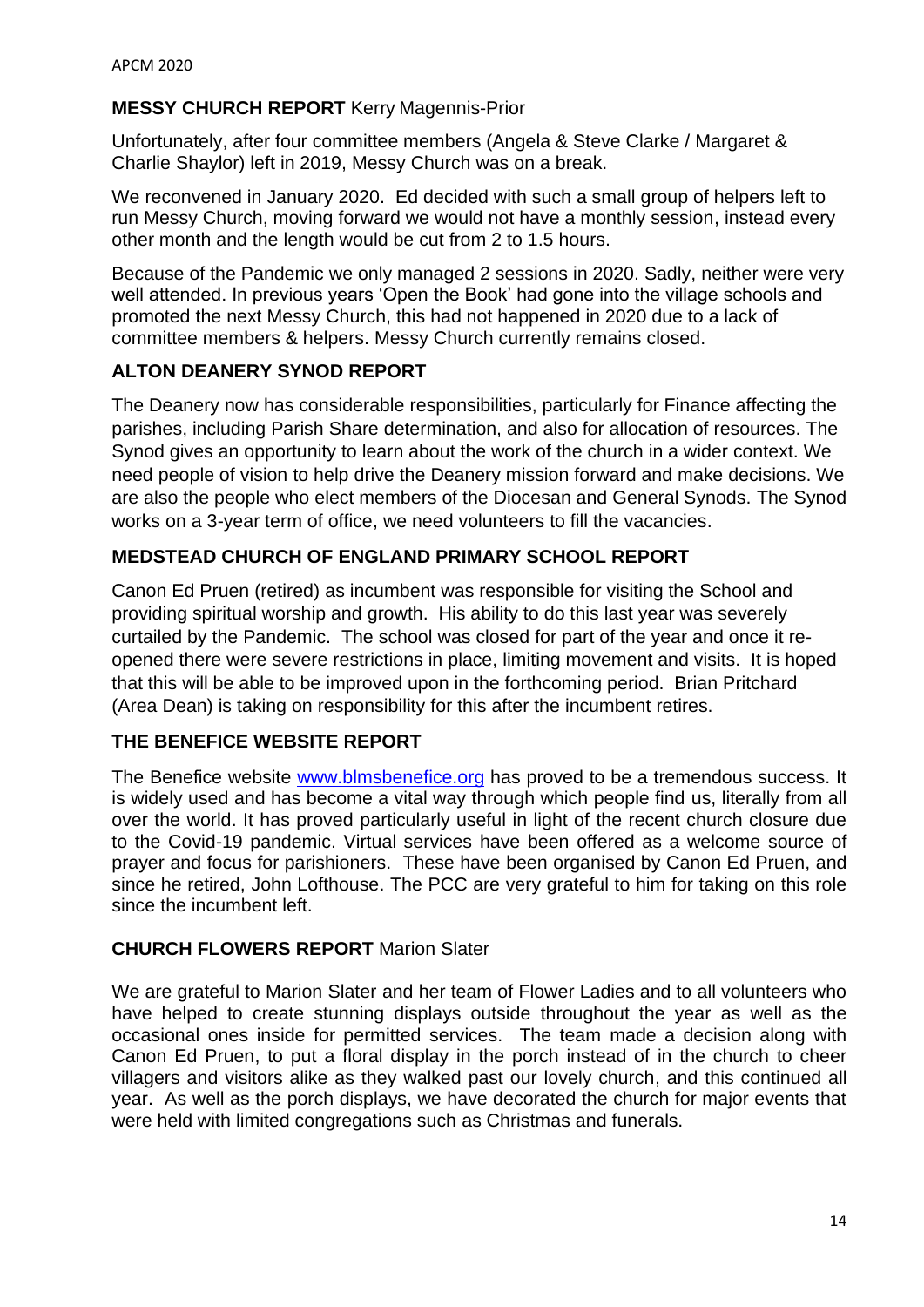#### **MUSIC REPORT Patrick Busby**

With the coronavirus pandemic, unfortunately the choir has not been able to participate in church services since March 2020 and conditions have not permitted congregational singing. The online services have however been very successful. John Lofthouse with Patrick and Wendy Busby are providing recordings of hymns to enhance these. When regulations have permitted Wendy has also been able to sing hymns at live church services in Medstead and Bentworth.

When the lockdown finishes the choir will again lead the music at future church services and we encourage new people to join us.

#### **SAFEGUARDING REPORT**

The PCC of Medstead takes seriously its responsibility for the Safeguarding of children and vulnerable adults. The PCC has formally adopted the Safeguarding Policy of the Winchester Diocese and has a copy available for inspection inside the church. Additionally, safeguarding information is displayed in the church porch.

All PCC members now have to have a DBS check and have to complete the diocese online safeguarding training - C0. All volunteers with positions of responsibility in the parish who have individual contact with adults or children will have received DBS Clearance: the leaders of Messy Church, all Open the Book storytellers (Medstead not active presently) at both Medstead and Bentworth schools and the LLM. All those involved in Messy Church and Open the Book have received specific Role Descriptions and Safeguarding guidelines and undertake annual Safeguarding training. Other volunteers e.g. flower arrangers, mowers, key holders, have been given Safeguarding information and Lone Worker Guidelines. The PCC remains vigilant for any Safeguarding issues that may arise. An Audit is being completed and returned of any historic safeguarding concerns.

The safeguarding officer has a data base of those requiring DBS and is reminding members when they need to renew their DBS every 5 years and is collecting dates of when C0 completed which needs updating every 3 years. Those working in leadership roles will undertake annual safeguarding training.

#### **TREASURER'S REPORT 2020** Wilma Hainsworth

The audited accounts, shown later, are accompanied by "Notes to the Financial Statement" which fully explain matters pertinent to income and expenditure. I commend reading these documents together as it will enlighten you to current financial matters.

2020 has been an extraordinary year and we have been truly blessed with our "planned giving members" who steadily supported us magnificently. Well Done and thank you so much to those members. Of course, there are still many members on our Church electoral roll who remain shy of this facility of giving, thus work still has to be done to encourage their steady commitment.

Donations from Planned Giving raised £37901.10, and this included a substantial annual donation. Total Gift Aid recovered from qualifying donations amounted to £9680.64. The closure of the Church building over a lengthy period and the restrictions placed on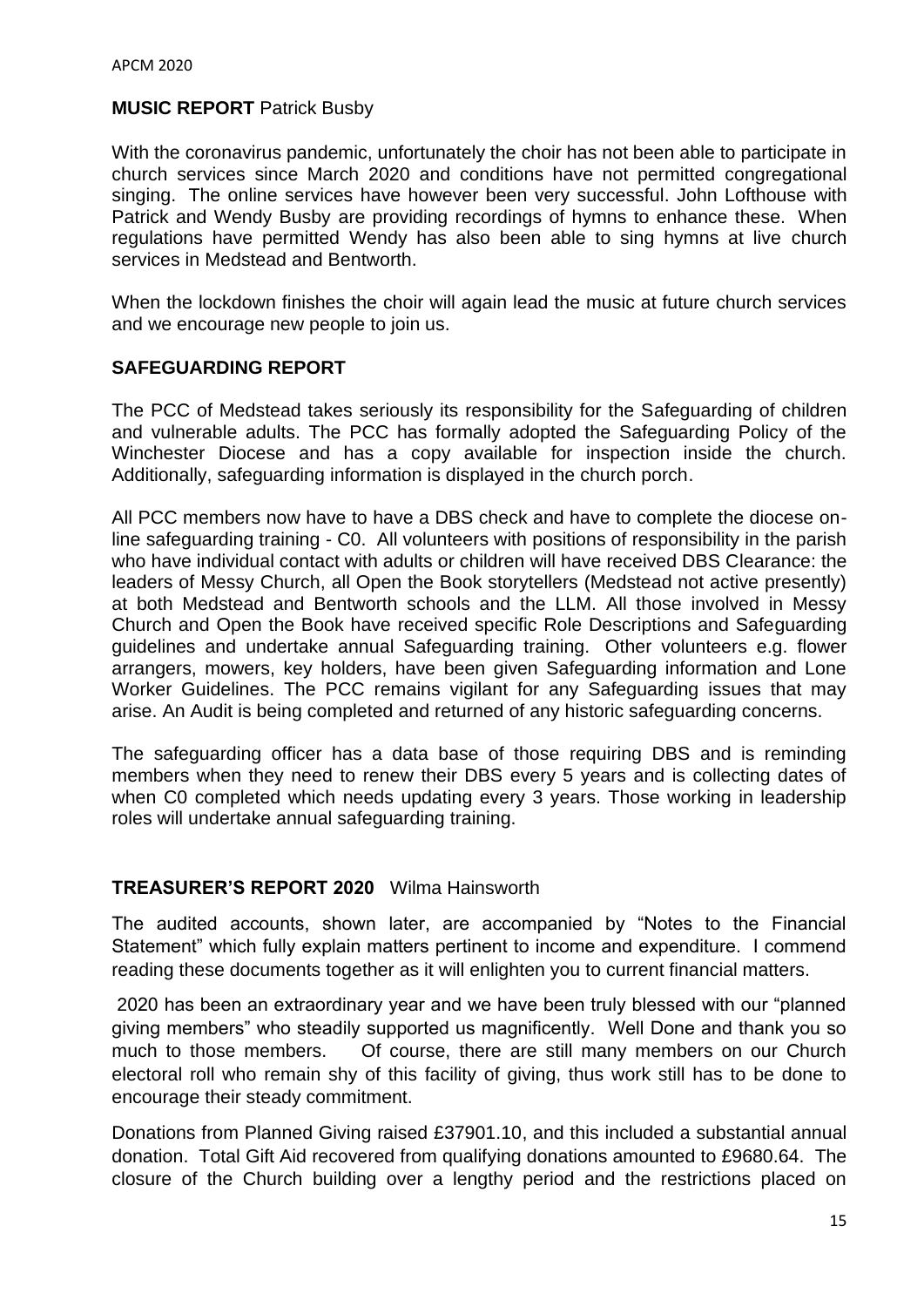services, weddings and funerals held in Church had a direct impact on our income. A legacy of £1000.00 for general funds was gratefully received from the estate of the late Maurice Johnston. The Church Hall activities, Hall Lets and social activities, were curtailed due to Covid-19 restrictions, and income was substantially reduced. However, we received a grant of £10000.00 for the Church Hall from EHDC to compensate for this.

Overall, our total income this year, including the grant and utilisation of our Sinking Fund of £9000.00, amounted to £79366.53

In relation to our expenditure, we were able to pay in full, £25869.66, as our Common Mission Fund (CMF) contribution to the Diocese to support the wider ministry. Another major cost, £20238.22, related to the Church heating project, changing from oil to a new gas system. For this expense, we relied on our Fabric Fund, Sinking Fund and General Funds. Other items of expenditure, including Mission Giving and our maintenance payments for Church and Church Hall, are fully explained and itemised in "Notes to the Financial Statement". Canon Ed retired from his post as our Priest-in-charge, wellwishers donated a magnificent sum of £1665.00 and he received small gifts and the balance of this sum as part of a cheque from the Benefice.

Overall, our income amounted to £79366.53 and our expenditure amounted to £66264.98. This leaves a surplus of £13101.55. Our unrestricted general funds, including our designated funds amount to £84572.97 as shown in our Balance Sheet.

I give warm thanks to Church members and office bearers who readily supported me and allowed me to work effectively and efficiently to produce these figures during a challenging year.

Wilma Hainsworth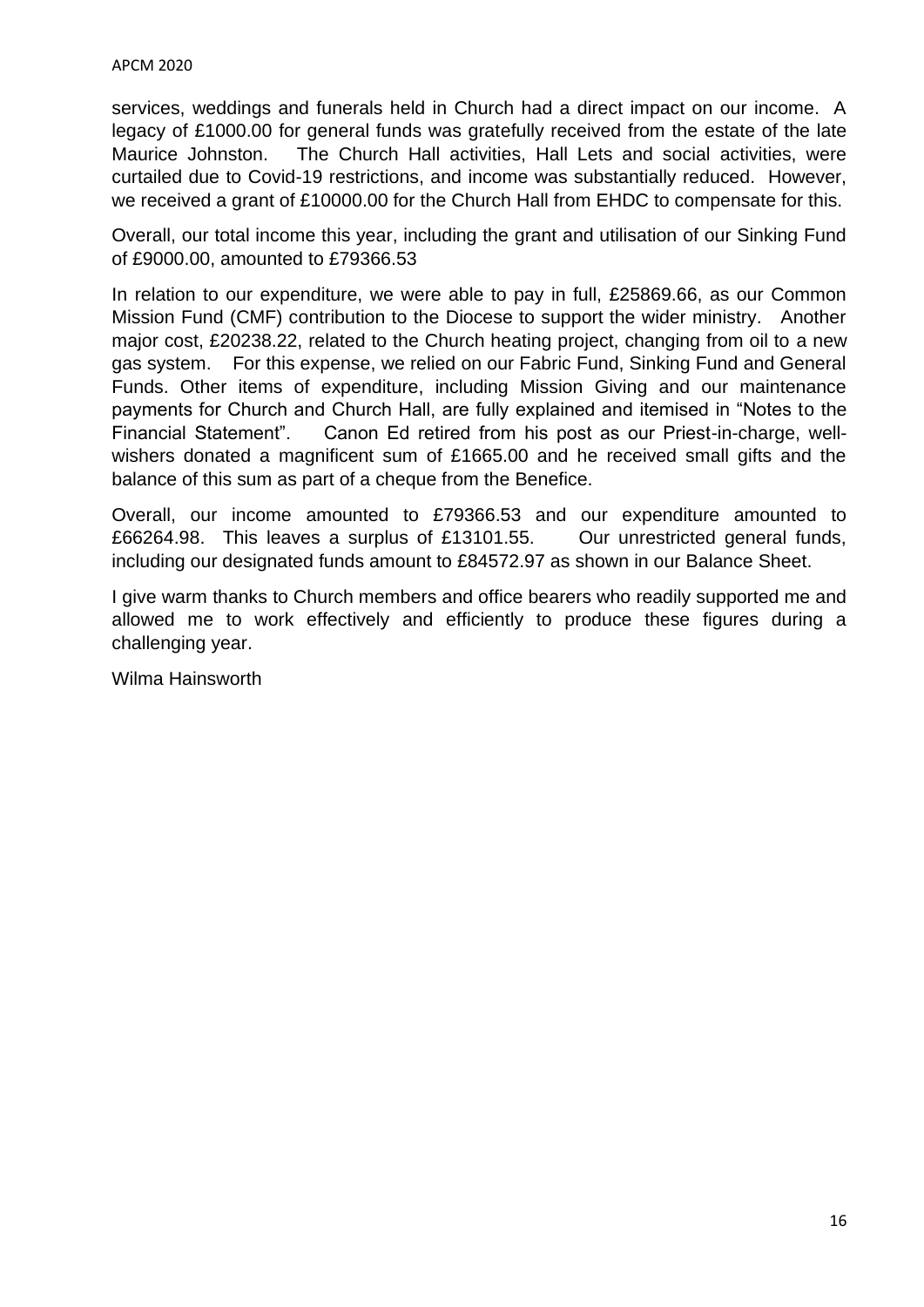### **St. Andrew's Church, Medstead NOTES TO THE FINANCIAL STATEMENT AS AT 31ST DECEMBER 2020.**

#### **Accounting Policies.**

#### **Basis of preparing the Financial Statements.**

The Financial Statements of St. Andrew's Church, Medstead have been prepared in accordance with the Church Accounting Regulations 2006 and the Charities Act 2011 using the Receipts and Payments basis.

#### **Funds.**

Unrestricted funds can be used in accordance with the Church's objectives and at the discretion of the PCC.

Restricted funds can only be used for particular restricted purposes within the objectives of the Church. Restrictions arise when specified by the donor or when funds are raised for particular restricted purposes.

The accounts include monetary transactions, assets and liabilities for which the PCC can be held responsible.

#### **Statement of Assets and Liabilities.**

Fixed Assets retained for the Church's use is the freehold Church Hall and the Church Hall furniture. The title is held, on our behalf, by the Diocese, (WDBF) as Custodians Trustees as a requirement of Section 6 of the PCC (Powers) Measure of 1956.

The PCC does not own the Church building. Assets recognised but not valued in the Statement of Assets and Liabilities include moveable fixtures and fittings.

#### **1 Planned Giving.**

The Covid-19 pandemic during 2020 has caused huge disruption to every aspect of daily life, including worshipping in our Churches. It is incredible that our Planned Giving for 2020 has not only been maintained from the previous year, whilst buildings have been mainly closed for worship, but has been marginally increased. This is due to the **planned regular donations** from our magnificent Church members. Their Christian generosity for the wider ministry is commendable. Sadly, five of our regular members died this year. The amount raised by Planned Giving amounts to **£37901.10** and this includes a substantial donation.

#### **2 Gift Aid Recovered.**

Gift Aid recovered is **£9680.64**. (Income Tax recovered on Gift Aided donations.). Also, the Church benefited from the Small Donations Gift Aid Scheme (SDGA).

#### **3 Collections at Services/Events.**

Collections taken by "plate" have decreased substantially this year, the closure of Church buildings and curtailment of services impacted on this. Also, the restrictions placed on Weddings and Funerals and the resultant lack of retiral collections taken therein had a negative impact on income. Lenten Lunch events raised £420.00. Total Collections raised **£2400.42.**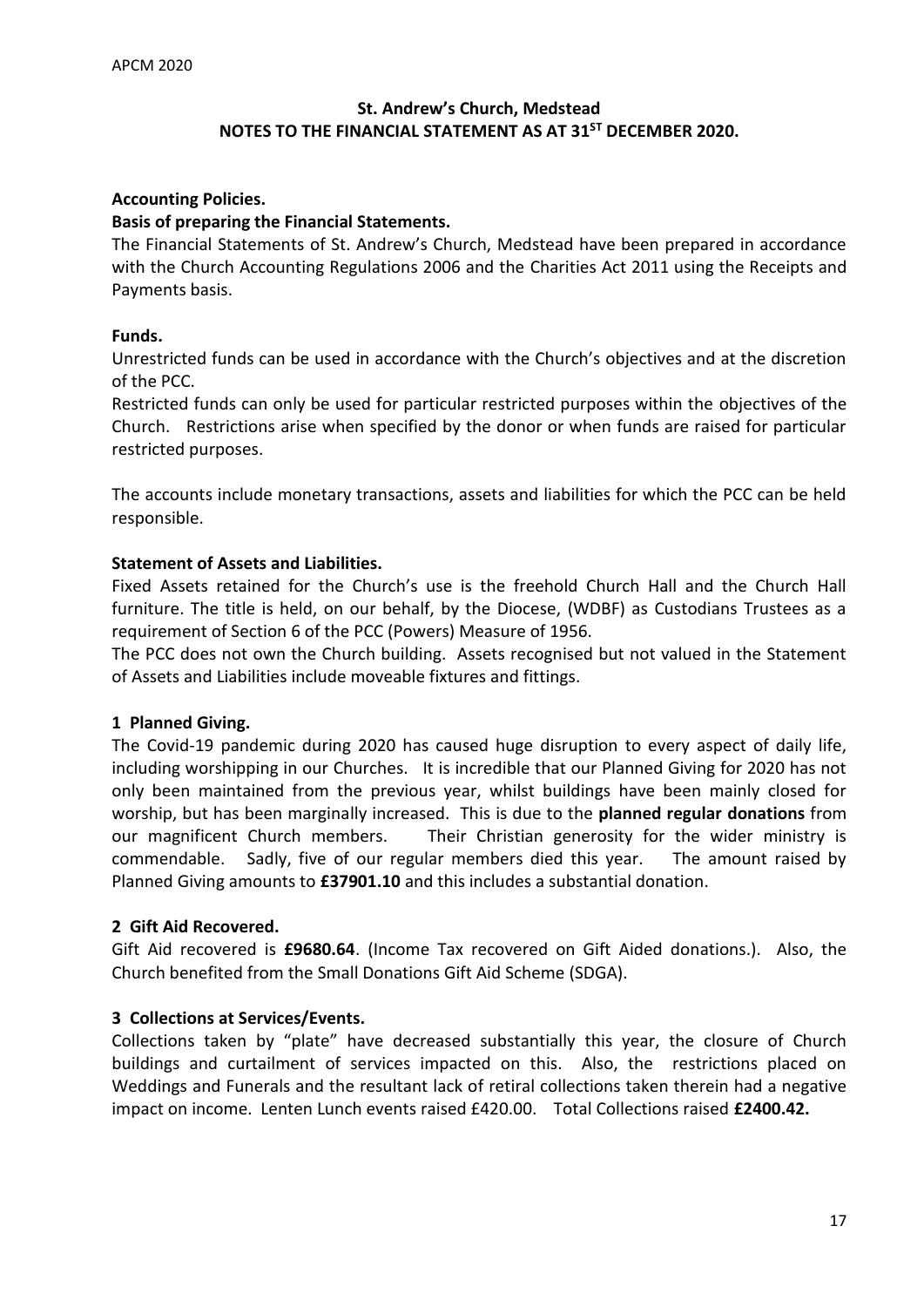#### **4 Fees for Weddings and Funerals.**

This figure is shown as a Net figure. The income was £3250.00 and the expenditure was £2473.00. Thus, leaving a surplus of **£777.00** for Church funds.

#### **5 Fund Raising and Social Activities**.

Again, the restrictions placed on holding social and fund-raising events meant a substantial reduction in our income. Total funds raised **£2446.20.**

#### **6 Legacy.**

A Legacy was received from the estate of the late Maurice Johnson. This amounted to **£1000.00** and is able to be utilised for General Funds as no restrictions were placed thereon.

#### **7 Canon Ed's Retirement Collection.**

A collection for Canon Ed and Margaret was taken within the Village and raised a magnificent sum of **£1665.00.** After 2 small gifts were purchased, a Country Parson's Rose for their new garden and a bottle of Hattingley Champagne, the remainder was sent to the Benefice Account to be amalgamated with donations from the other 3 Churches in the Benefice. A combined cheque is being presented to Canon Ed.

#### **8 Common Mission Fund (CMF) contribution**.

The Common Mission Fund (CMF) contribution of **£25869.66** was collected in full by the Diocese.

| 9 Church Running Expenses.          | Expenditure. |  |  |  |  |
|-------------------------------------|--------------|--|--|--|--|
| <b>BLMS</b>                         | 651.27       |  |  |  |  |
| Gas                                 | 96.92        |  |  |  |  |
| Electricity                         | 589.24       |  |  |  |  |
| Oil                                 | 545.48       |  |  |  |  |
| Water                               | 47.71        |  |  |  |  |
| Insurance                           | 1395.20      |  |  |  |  |
| <b>Lightning Test</b>               | 180.00       |  |  |  |  |
| Misc. (incl Church Christmas cards) | 444.81       |  |  |  |  |
| TOTAL                               | 3950.63      |  |  |  |  |
|                                     |              |  |  |  |  |

| 10 Church Repairs and maintenance.    | Expenditure. |  |
|---------------------------------------|--------------|--|
| Clock repairs (on-going)              | 476.40       |  |
| Boiler brick work and detector costs. | 103.60       |  |
| TOTAL                                 | 580.00       |  |

| <b>11 CHURCH HEATING PROJECT.</b> | Expenditure. |  |
|-----------------------------------|--------------|--|
| Gas Pipe Line                     | 3786.98      |  |
| Removal oil tank                  | 870.00       |  |
| Asbestos removal work (boiler)    | 810.00       |  |
| <b>Boiler costs</b>               | 13188.00     |  |
| Electrics                         | 1316.43      |  |
| Gas meter                         | 266.81       |  |
| <b>TOTAL</b>                      | 20238.22     |  |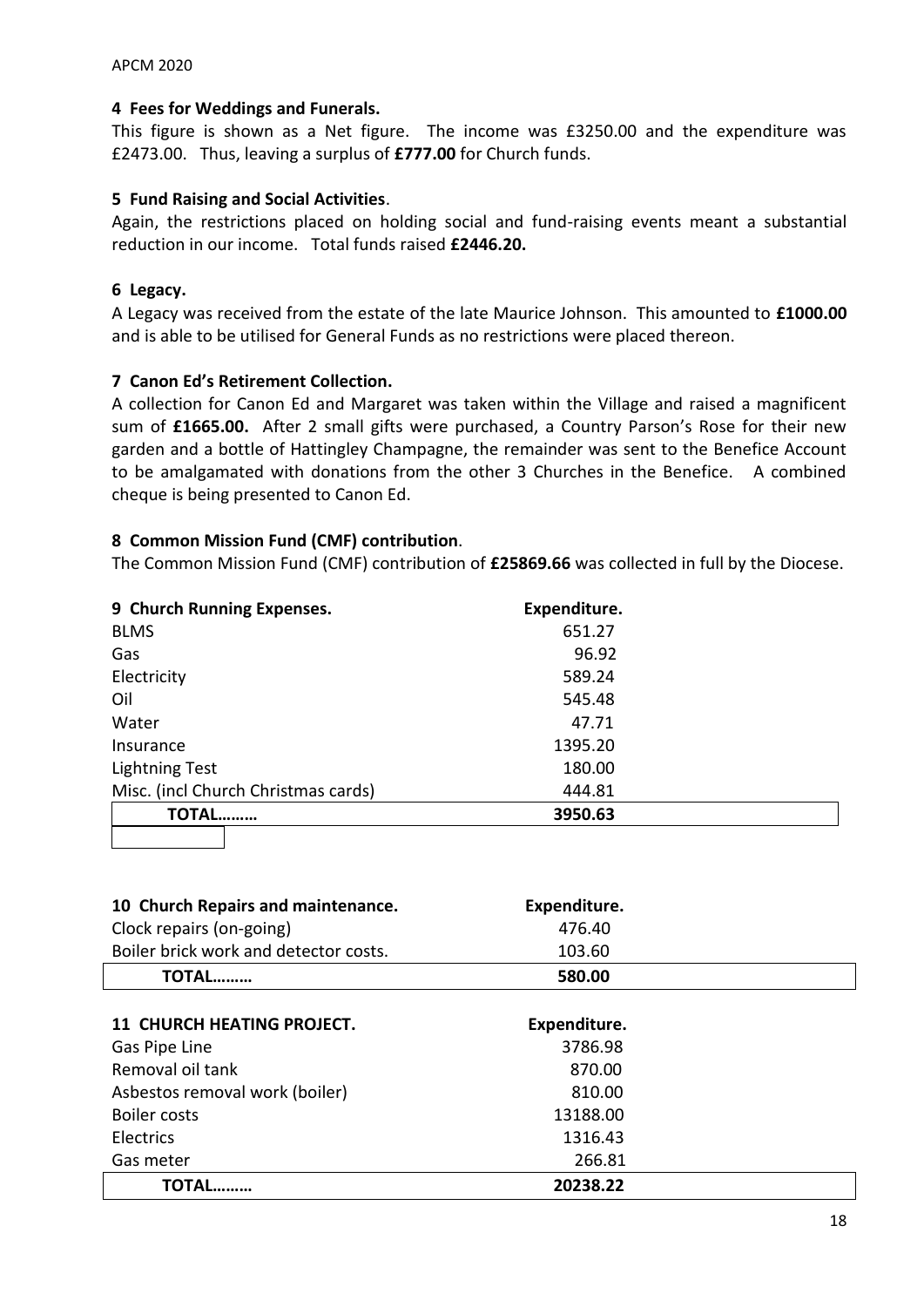**These expenses are shown as**

| <b>FABRIC FUND (Heating Project)</b>   | 13170.68 |
|----------------------------------------|----------|
| <b>GENERAL FUNDS (Heating Project)</b> | 7067.54  |
|                                        |          |

**However, we are able to utilise the Sinking Fund income brought forward from 2019, now shown in Receipts for £9000.00**

**Thus the net costs for 2020 on the Heating Project amounts to £11238.22 (£20238.22 less £9000.00).**

A grant from FOSAC was requested from it several months ago and is awaited, hopefully in early 2021.

A grant to equate with the amount paid on VAT related items above is also awaited, from Listed Places of Worship Grant Scheme, hopefully to be received in early 2021.

### **12 The Church Hall.**

The PCC owns the freehold of the **Church Hall** although the WDBF holds the title as Custodian Trustees as a requirement of Section 6 of the PCC (Powers) Measure of 1956. The valuation is according to the revised final Completion Certificate of the Works; PCC meeting of 3/02/1994. The Policy is not to depreciate either the freehold property or the fixtures and fittings of the Hall.

#### **13 Hall Running Expenses.**

|                                    | Income   | Expenditure. |  |
|------------------------------------|----------|--------------|--|
| <b>Hall Lettings</b>               | 3437.00  |              |  |
| Grant from EHDC (Covid-19)         | 10000.00 |              |  |
| Cleaning                           |          | 1026.40      |  |
| Electricity                        |          | 569.28       |  |
| Gas                                |          | 1093.40      |  |
| Insurance                          |          | 1010.31      |  |
| Water charges                      |          | 145.18       |  |
| Misc. (incl. servicing contracts.) |          | 546.10       |  |
| <b>Total</b>                       | 13437.00 | 4390.67      |  |
|                                    |          |              |  |
|                                    |          |              |  |
| 14 Hall Repairs and Maintenance.   |          | Expenditure. |  |
| Fire Extinguisher                  |          | 256.80       |  |
| Vacuum Cleaner and Mop             |          | 198.78       |  |
| Roof Repair                        |          | 3200.00      |  |
| Misc. expenses                     |          | 122.51       |  |

(Surplus of Receipts over Payments for the Church Hall is **£5268.24** (13437.00 – 8168.76)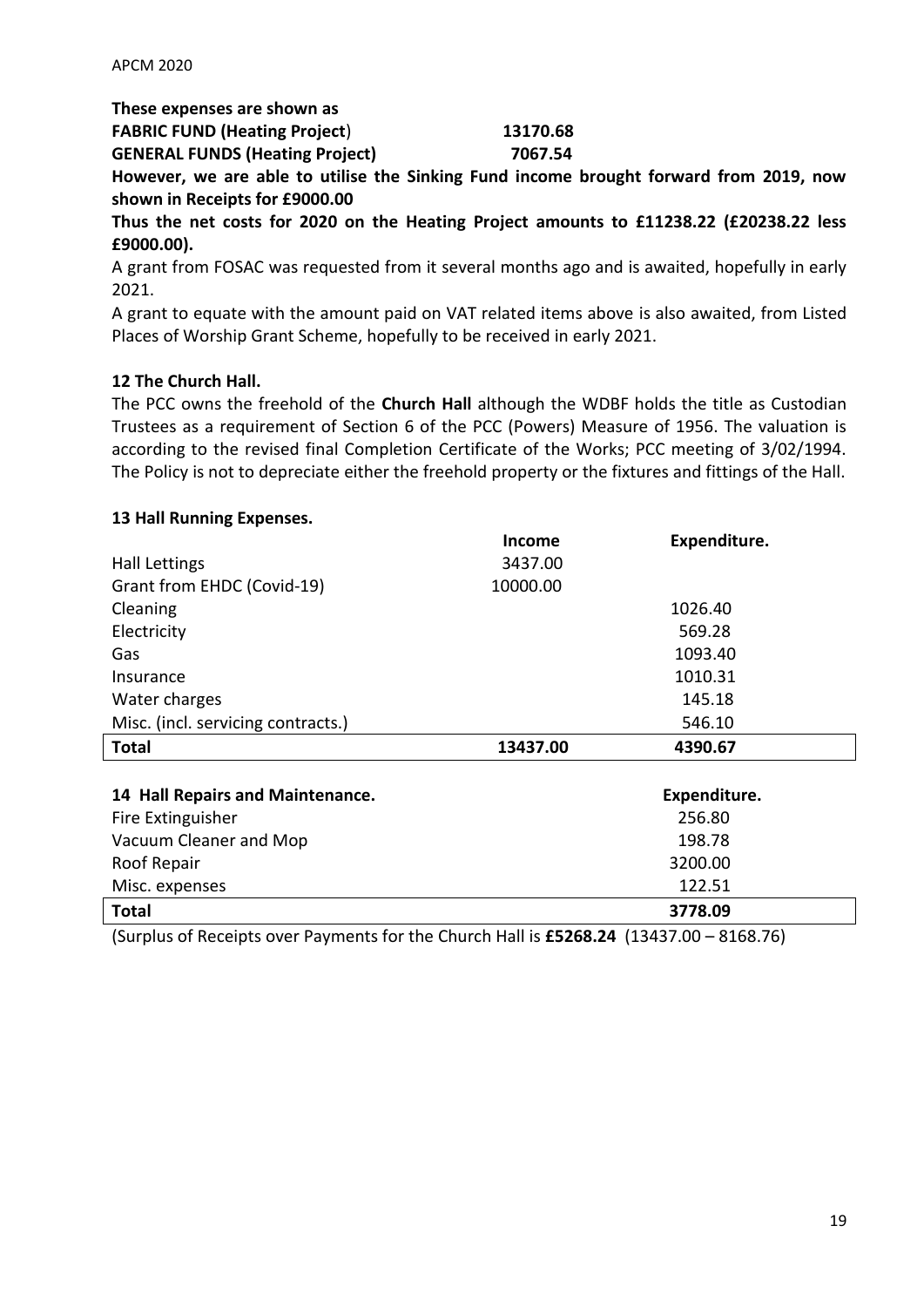| 15 Mission Giving.                           |         |  |
|----------------------------------------------|---------|--|
| Food Bank                                    | 450.00  |  |
| Royal British Legion                         | 100.00  |  |
| King's Arms Youth Project (Alton)            | 300.00  |  |
| Children's Society                           | 400.00  |  |
| Karamoja via Alton Deanery                   | 500.00  |  |
| Medstead School Y6 bibles                    | 271.68  |  |
| <b>Special collections. (Lenten Lunches)</b> |         |  |
| Winchester Churches Shelter                  | 140.00  |  |
| <b>Bushy Leaze Community</b>                 | 140.00  |  |
| <b>Broadlands RDA</b>                        | 140.00  |  |
| <b>Total</b>                                 | 2441.68 |  |

**(**Donations of **£50.00,** included in "other receipts", were received towards the school bibles.)

#### **16 Social committee events and activities.**

|                                           | <b>Income</b> | Expenditure. |  |
|-------------------------------------------|---------------|--------------|--|
| <b>Burns Supper</b>                       | 1247.00       | 493.95       |  |
| Quiz                                      | 760.00        | 153.58       |  |
| Fete (for Alton Food Bank)                | 210.00        | 210.00       |  |
| Tombola Stall (for Children's Society).   | 189.20        | 189.20       |  |
| Christmas Tree events.                    |               | 24.99        |  |
| Misc.(Bike & Stride and late Jumble Sale) | 40.00         |              |  |
| <b>Total</b>                              | 2446.20       | 1071.72      |  |

### **17 Messy Church.**

Messy Church maintains a separate bank account but its financial transactions are reported within these accounts.

### **18 Cash at Bank.**

Cash for day to day use is held in a NatWest plc bank current account. Additional funds are invested in a CCLA deposit account to earn interest.

Total income for the year, 2020, is **£79366.53** Total expenditure for the year, 2020, is **£66264.98** Surplus of Income over Expenditure is **£13101.55**

#### **Wilma Y. Hainsworth Treasurer.**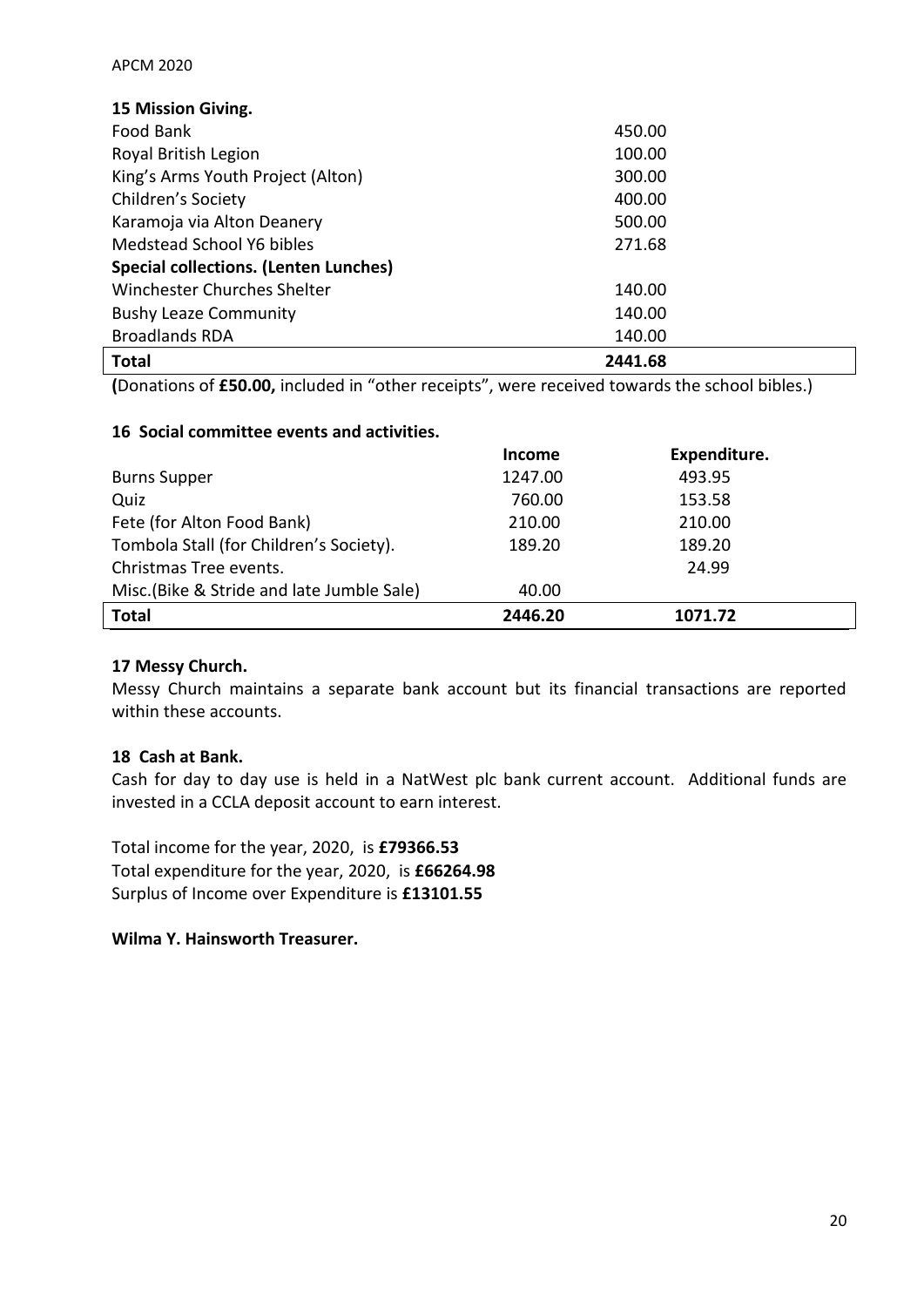### **INDEPENDENT EXAMINER'S REPORT TO THE MEMBERS OF THE PCC OF ST. ANDREW'S CHURCH, MEDSTEAD**

#### **Independent examiner's report to the trustees of St. Andrew's Church, Medstead**

I report to the members of the PCC on my examination of the accounts of the St. Andrew's Church, Medstead (the Church) for the period from 1 January 2020 to 31 December 2020.

#### **Responsibilities and basis of report**

As members of the PCC of the Church you are responsible for the preparation of the accounts in accordance with the requirements of the Charities Act 2011 ('the Act').

I report in respect of my examination of the Church's accounts carried out under section 145 of the Act and in carrying out my examination I have followed all applicable Directions given by the Charity Commission under section 145(5)(b) of the Act.

#### **Independent examiner's statement**

I have completed my examination. I confirm that no material matters have come to my attention in connection with the examination giving me cause to believe that in any material respect:

1. accounting records were not kept in respect of the Trust as required by section 130 of the Act; or

2. the accounts do not accord with those records; or

I have no concerns and have come across no other matters in connection with the examination to which attention should be drawn in order to enable a proper understanding of the accounts to be reached.

L M Chapman ACA Medstead January 2021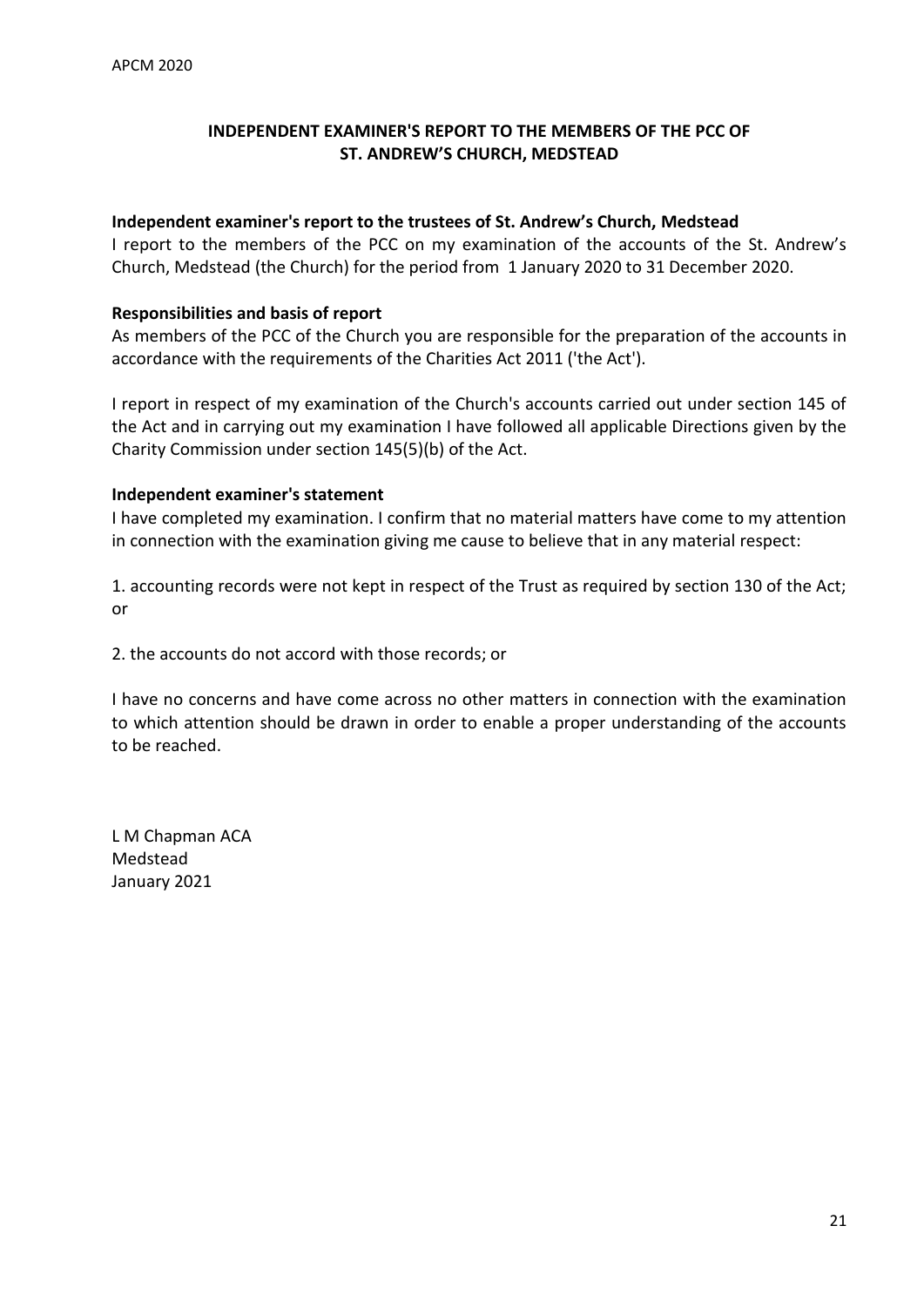## **St. Andrew's Church, Medstead Easter Vestry Meeting (Meeting of the Parishioners) Sunday, 30th May, 2021 at 11am in The Church Hall Agenda**

- 1. Opening Prayers
- 2. Apologies for Absence
- 3. Election of Church Wardens

#### To be followed by

#### **The Annual Parochial Church Meeting**

- 1. Notification of items to be raised under 'Any Other Business'
- 2. Minutes of the 2020 Annual Parochial Church Meeting Attached
- 3. Matters arising from the above Minutes
- 4. Presentation of the Annual Report for 2020 Attached
- 5. Audited Financial Statement for the year ended 31.12.20 Attached
- 6. Election of Treasurer
- 7. Election of PCC Members
- 8. Election of Deanery Synod Representative
- 9. Election of Sidespersons
- 9. Appointment of Independent Examiner for 2021
- 10. Any Other Business
- 11. Closing Prayers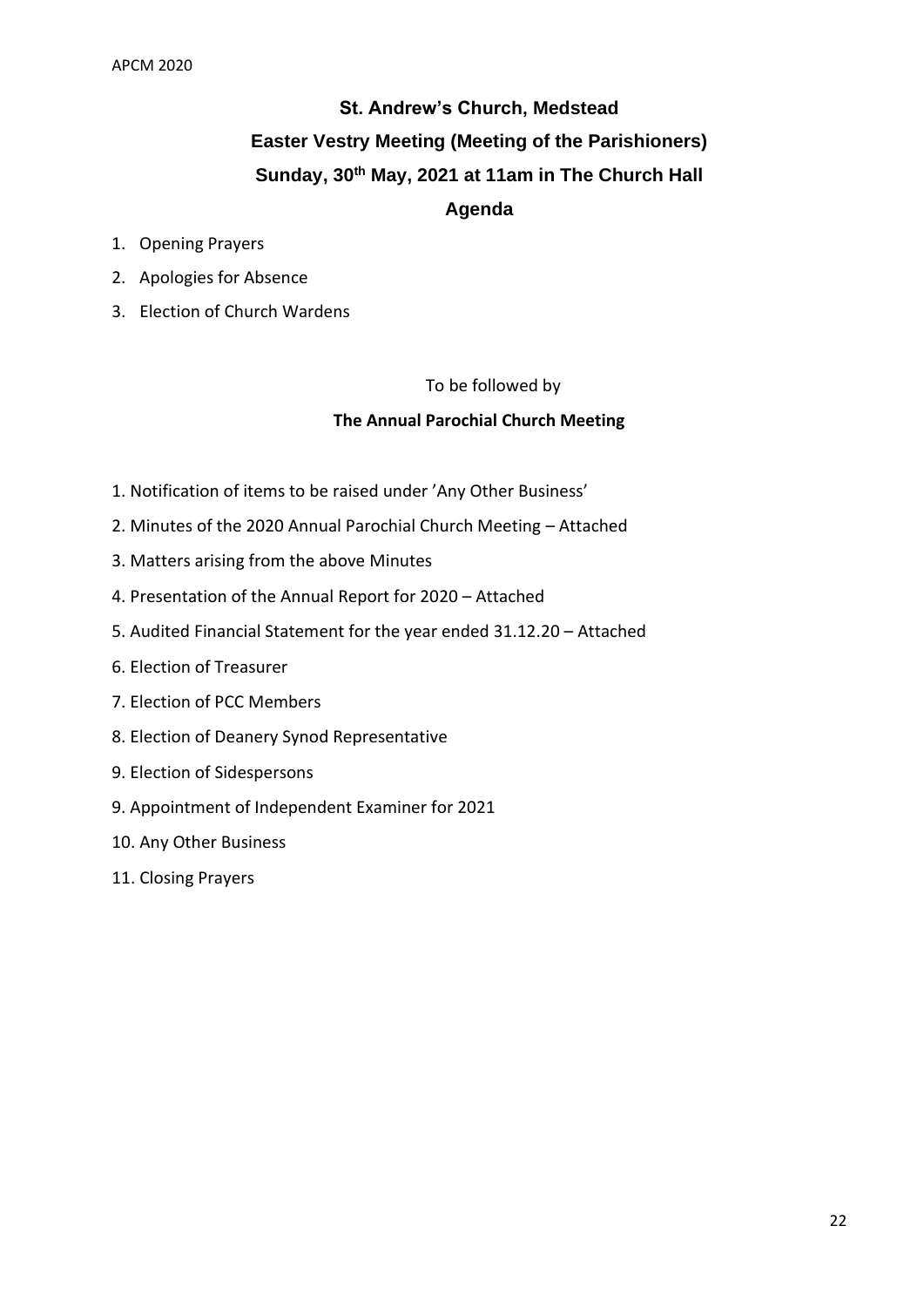|                      | ST.ANDREW'S CHURCH, MEDSTEAD.                                    |                                  |      |                          |                   |                      |                   |           |                     |            |
|----------------------|------------------------------------------------------------------|----------------------------------|------|--------------------------|-------------------|----------------------|-------------------|-----------|---------------------|------------|
|                      | <b>FINANCIAL STATEMENTS FOR THE YEAR ENDED 31 DECEMBER 2020.</b> |                                  |      |                          |                   |                      |                   |           |                     |            |
|                      |                                                                  |                                  |      |                          |                   |                      |                   |           |                     |            |
|                      | STATEMENT OF ASSETS & LIABILITIES.                               |                                  |      |                          |                   |                      |                   |           |                     |            |
|                      |                                                                  |                                  |      |                          |                   |                      |                   |           | 2020                | 2019       |
|                      |                                                                  | UNRESTRICTED RESTRICTED          |      | <b>RESTRICTED</b>        | <b>RESTRICTED</b> | <b>RESTRICTED</b>    | <b>DESIGNATED</b> |           | <b>TOTAL FUNDS.</b> |            |
|                      |                                                                  | <b>GENERAL FUND. FABRIC FUND</b> |      | MESSY CHURCH FLOWER FUND |                   | <b>PROPERTY FUND</b> |                   |           |                     |            |
|                      |                                                                  | £                                |      |                          | £                 | £                    |                   | £         | £                   | £.         |
| <b>FIXED ASSETS.</b> |                                                                  |                                  |      |                          |                   |                      |                   |           |                     |            |
| <b>CHURCH HALL</b>   |                                                                  |                                  |      |                          |                   | 114177.00            |                   |           | 114177.00           | 114177.00  |
|                      | <b>CHURCH HALL furniture.</b>                                    |                                  |      |                          |                   | 3368.96              |                   |           | 3368.96             | 3368.96    |
|                      | <b>CURRENT ASSETS.</b>                                           |                                  |      |                          |                   |                      |                   |           |                     |            |
|                      | <b>BANK CURRENT ACCOUNTS</b>                                     | 5886.68                          |      | 623.06                   | 308.27            | $\mathbf{0}$         | 1400.00           |           | 8218.01             | 14922.41   |
|                      | <b>CCLA DEPOSIT ACCOUNT</b>                                      | 77286.29                         |      |                          |                   |                      |                   |           | 77286.29            | 66480.34   |
|                      | less Sinking Fund heating 2019.                                  |                                  |      |                          |                   |                      |                   |           |                     | $-9000.00$ |
| totals.              |                                                                  | 83172.97                         | 0.00 | 623.06                   | 308.27            | 117545.96            | 1400.00           | 0.00      | 203050.26           | 189948.71  |
|                      |                                                                  |                                  |      |                          |                   |                      |                   |           |                     |            |
|                      |                                                                  |                                  |      |                          |                   |                      | 2020              | 2019      |                     |            |
|                      |                                                                  |                                  |      |                          |                   | <b>GENERAL.</b>      | 83172.97          | 65815.29  |                     |            |
|                      |                                                                  |                                  |      |                          |                   | <b>RESTRICTED</b>    | 118477.29         | 122723.26 |                     |            |
|                      |                                                                  |                                  |      |                          |                   | <b>DESIGNATED</b>    | 1400.00           | 1410.16   |                     |            |
|                      |                                                                  |                                  |      |                          |                   | totals               | 203050.26         | 189948.71 |                     |            |